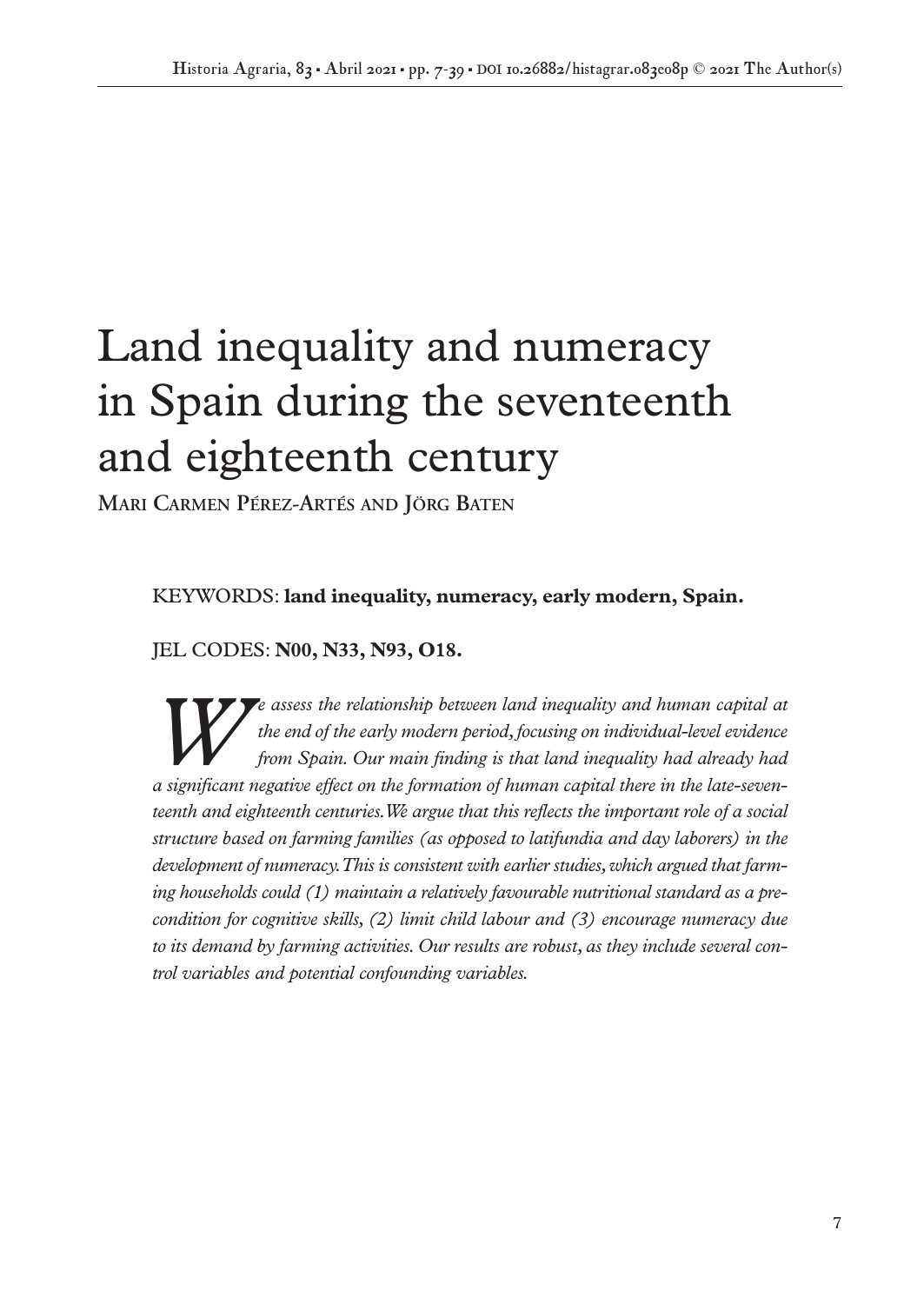# Desigualdad de la tierra y capacidad numérica en España durante los siglos XVII y XVIII

# PALABRAS CLAVE: **desigual acceso a la tierra, capacidad numérica, Edad Moderna, España.**

# CÓDIGOS JEL: **N00, N33, N93, O18.**

*Evaluamos la relación entre la desigualdad de la tierra y el capital humano durante la última parte de la temprana Edad Moderna, centrándonos en la evidencia a nivel individual de España. Nuestro resultado principal es que la desigualdad de la tierra ya tuvo un efecto negativo en la formación de capital humano a finales de los siglos XVII y XVIII. Argumentamos que esto refleja el importante papel de la estructura social basada en la agricultura familiar (en oposición a la estructura social dominada por latifundios y jornaleros) en el desarrollo de la habilidad numérica, acorde con estudios anteriores que argumentaron que los hogares del campesinado parcelario podrían (1) mantener un estándar nutricional relativamente favorable: una condición previa para las habilidades cognitivas, (2) limitar el trabajo infantil y (3) fueron capaces de proporcionar habilidades numéricas básicas en las explotaciones familiares. Nuestro resultado es robusto al incluir diferentes variables de control.*

Received: 2019-08-15 ■ Revised: 2020-03-02 ■ Accepted: 2020-03-09

**Mari Carmen Pérez-Artés [orcid.org/0000-0001-6835-9771]** *is PhD at the Universität Tübingen. Address: Department of Economics, Melanchthonstrasse 30, 72074 Tübingen (Germany). E-mail: mcperezartes@gmail.com*

**Jörg Baten [orcid.org/0000-0001-5029-501X]** *is professor of Economic History at the Universität Tübingen. Address: Department of Economics, Melanchthonstrasse 30, 72074 Tübingen (Germany). E-mail: joerg.baten@uni-tuebingen.de*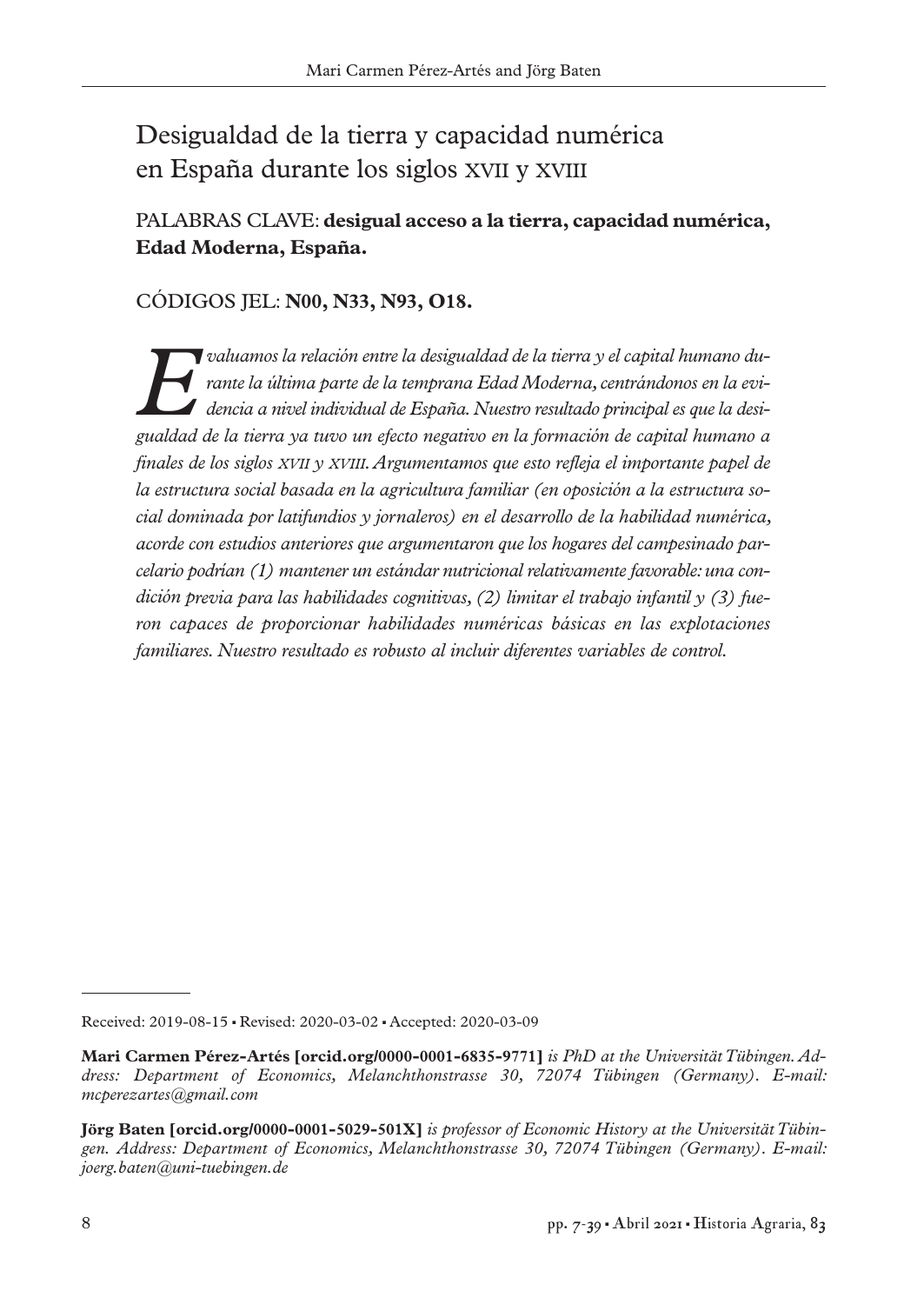#### **1. INTRODUCTION**

Recently, an agricultural dimension was added to the debate about the determinants of growth and obstacles to development from a long-term perspective. Galor, Moav, and Vollrath (2009) developed a model in which a stronger position for large landowners relative to industrial entrepreneurs prevents human capital formation and, consequently, economic development. In other words, the size distribution of agricultural holdings plays a central role because the political incentives of large landowners made substantial investments in human capital less likely. While entrepreneurs benefited from the accumulation of human capital by the masses and thus, had an incentive to support public education, large landowners were not willing to pay taxes for primary schooling, for example. The result of this impasse had an effect on the pace of the transition from an agricultural to an industrial economy, contributing to unequal economic growth across countries. Baten and Hippe (2018) confirmed this theory and came to the conclusion that it was mostly the agricultural south and east of Europe where large landownership restricted human capital and investment around 1900. In England, France, as well as in the most industrial parts of the Habsburg Empire, however, this effect was not visible. For the nineteenth century United Kingdom, Clark and Gray (2014) found no correlation between land inequality and literacy at a local level, as this was a country in which the industrial revolution started early. Consistently, for nineteenth century agricultural Spain, Beltrán and Martinez Galarraga (2018) used the census of 1860 and found that land inequality was negatively correlated with male education.

However, all this refers to nineteenth and twentieth century evidence, when the industrial revolution was well under way. Until now, no study has addressed this relationship for the early modern period, which is the main focus of this article. We assess the relationship between land inequality and human capital for the seventeenth and eighteenth centuries –and we can include some limited evidence on the sixteenth century as well–, focusing on individual-level evidence from Spain. Our main finding is that land inequality also had a significant negative effect on human capital formation for the early modern period. In early modern Spain, industrial development was negligible and educational investment was not very relevant for the majority of the population, hence Galor, Moav, and Vollrath's (2009) theory for the nineteenth century does not apply here, as the authors mentioned<sup>1</sup>. What was the causal mechanism instead? Building on earlier studies,

<sup>1.</sup> During the seventeenth and eighteenth centuries, the industry of Andalusia and the crown of Castile were typical of an agricultural economy with a low level of mechanization. The only two industrial Andalusian cities of the nineteenth century comparable to the Catalan or Basque provinces were Antequera and Linares (PAREJO, 2009). The Segovia textile industry or the royal textile facto-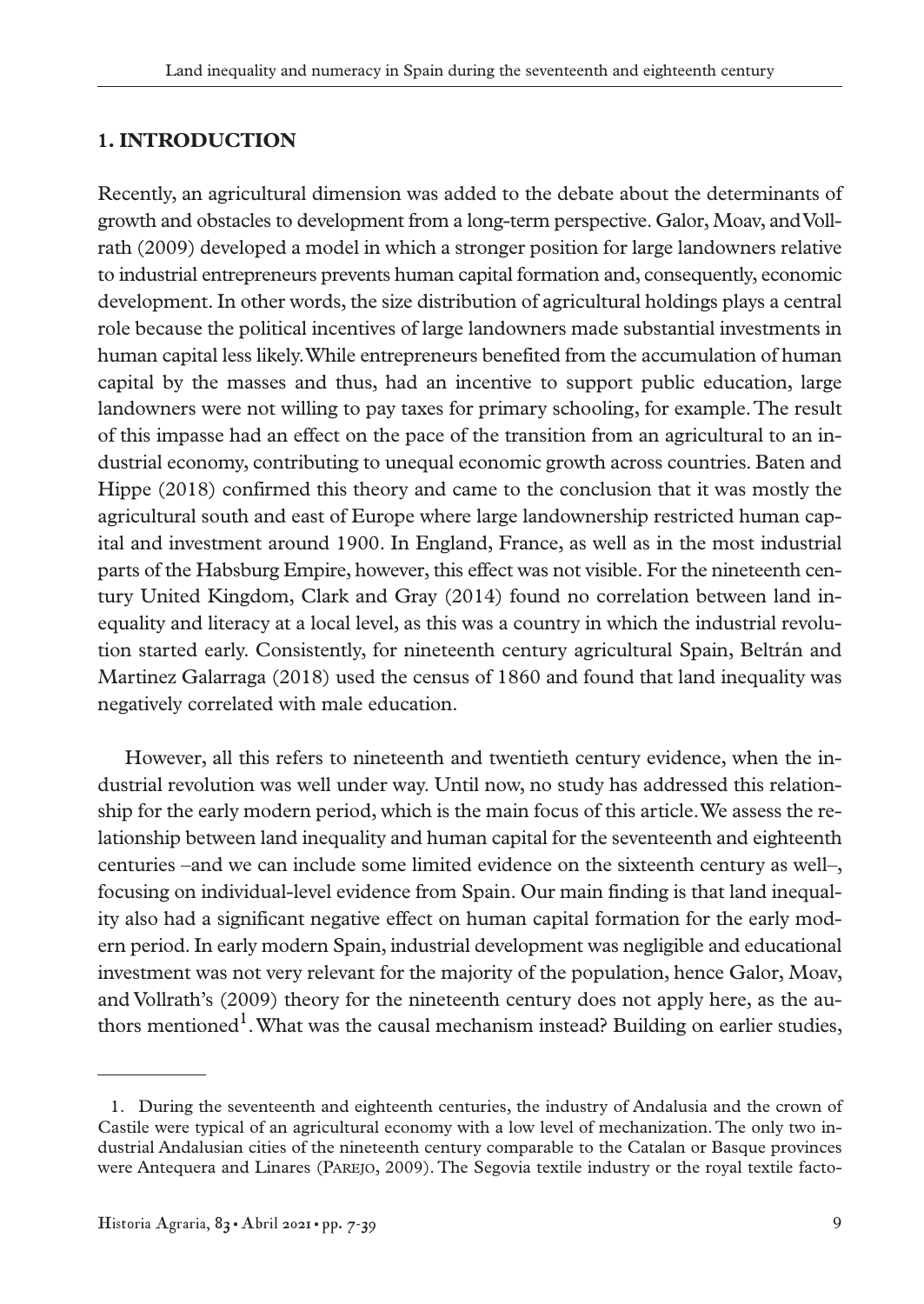we argue that farming families provided a relatively favourable nutritional standard, so that their descendants could acquire human capital (Tollnek & Baten, 2017; Baten, Crayen & Voth, 2014). Moreover, farming parents were able to provide some basic skills at home. This was very relevant for the early modern period since families were the main agents providing education during these times (Peña, 2012).

To be more specific, farmers had advantages along four causal channels: firstly, during crisis situations (the crisis of the seventeenth century, but also during short-term crises), direct access to nutrients was very important for the development of numerical skills. Malnutrition was more prevalent for agricultural sector workers who could not provide high quality food to their children, given that prices rose substantially during periods of bad harvests. The farmers, in contrast, could decide to consume more of their produce in their own households, even when high prices provided incentives to sell. This implies that farming households could access better nutrition in crisis periods, avoiding the numeracy deprivation that results from severe malnutrition, from a protein deficiency in particular (Baten, Crayen & Voth, 2014). (2) In addition to relatively good nutritional access, many farmers' children were not burdened by child labour, whereas day labourer households depended on it, disincentivising schooling (Tollnek & Baten, 2017). (3) Farmers were also more willing to invest in the skills of their children, as they would need them to run the farms, whereas the demand for skills by agricultural labourer parents might often have been lower (Beltrán & Martínez Galarraga,  $2018$ <sup>2</sup>. We will also study below whether other social groups imitated the farmers in regions with a high farmers' share, although the evidence on this will be indirect. (4) Towards the end of the period in particular, the elites who owned land were concerned that "excessive" education of the poor would make them abandon manual labour. In the regions dominated by large-scale agriculture, the wealthy actively hindered school attendance of the lower income groups (Kagan, 1981). Only a few villages received school donations from pious or charitable *señores* (lords) which then benefited lower income groups. However, this was the exception rather than the rule. Kagan (1974: 25) claimed that: *Consequently, Spain's peasantry, too poor to support a schoolmaster, too hard working to take time out for classes, remained overwhelmingly illiterate until the opening years of the twentieth century*. As such, it seems reasonable that in areas with a lower number of landless peasants, the farmers and *señores* decided to invest more in education.

ries in Castile are other examples of the Spanish industry during Old Regime (GARCÍA SANZ, 1996; CLAYBURN LA FORCE, 1964).

<sup>2.</sup> Furthermore, although the quality of formal instruction was poor, the children of the farmers had more stable schooling over more years, even if we take the months of absenteeism due to the cycles of agricultural tasks into account (BORRÁS, 2002).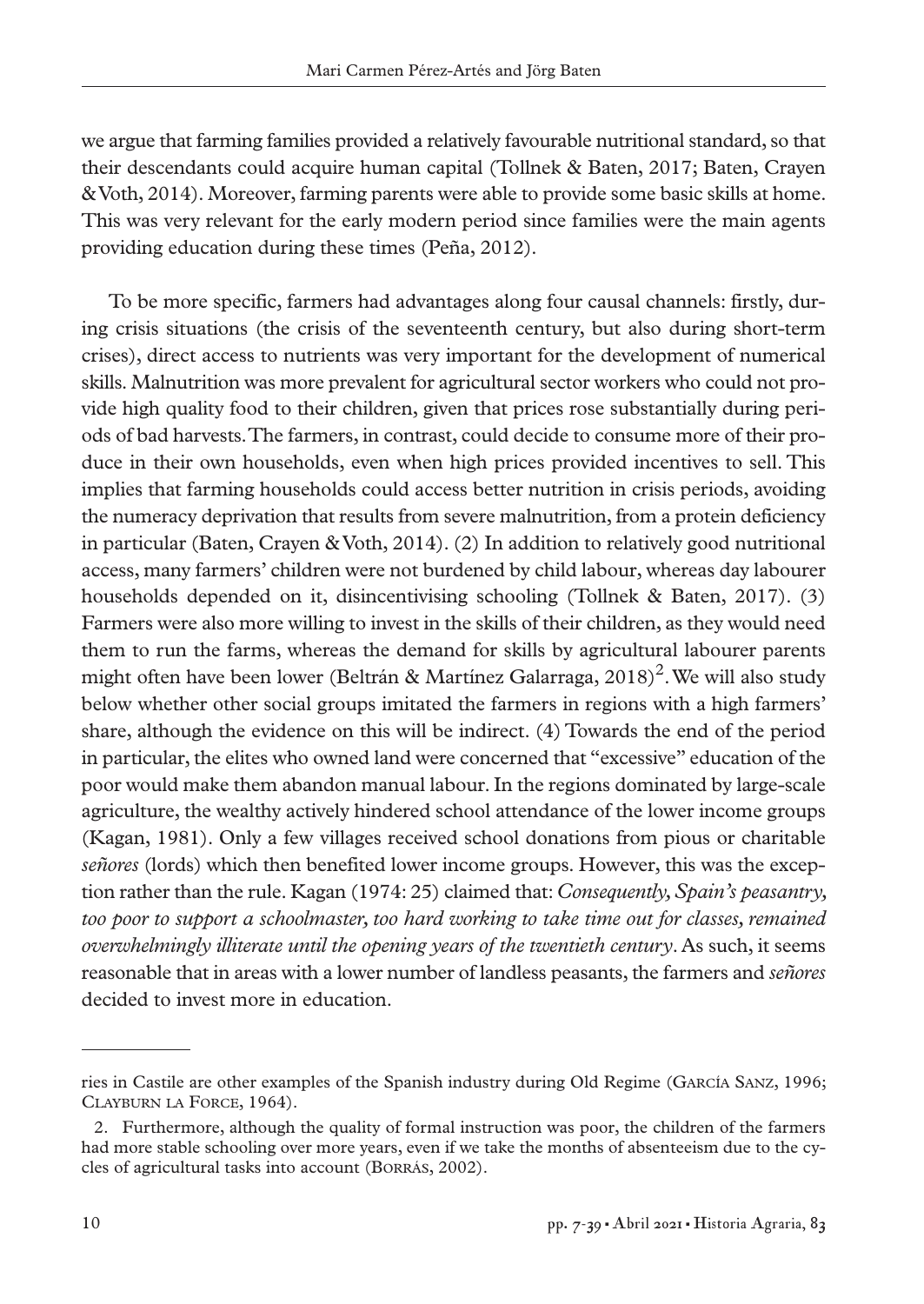

**FIGURE 1 Location and sample (birth decade 1580-1760)**

Source: see section 3 of this text.

In this article, we focus on the determinants of numeracy in early modern Spain. Due to more detailed sources –we have more evidence on Andalusia and no evidence on the Northwestern coast and Catalonia– we pay particular attention to Andalusia (Figure 1). Evidence on the sixteenth century covers two Andalusian provinces (Córdoba and Sevilla), while for the seventeenth and eighteenth centuries we have a broad mix of Spanish regions. Andalusia was an economic and urban centre during this early period; indeed, it was one of the most urbanized regions across  $\text{Europe}^3$ . This region is the southernmost point of mainland Europe and, with more than 87,000 square kilometers, its area is larger than several European countries (Parejo, 2009:  $11$ )<sup>4</sup>. Another important fact is that Andalusia benefited from the accumulation of colonial traffic with America; it was the starting point of the trade with the New World. Sevilla particularly enjoyed its monopoly in trade with America from the sixteenth century, until it was overtaken by Cádiz in 1717 (Marcos, 2000).

<sup>3.</sup> The current term Andalusia comes from the territorial reform of 1833, when this domain included the Kingdom of Granada. Previously, it referred to the Kingdoms of Córdoba, Sevilla and Jaén, incorporated into the Crown of Castile in the thirteenth century (PAREJO, 2009).

<sup>4.</sup> Andalusia is larger than Ireland, Luxembourg, Denmark and Belgium.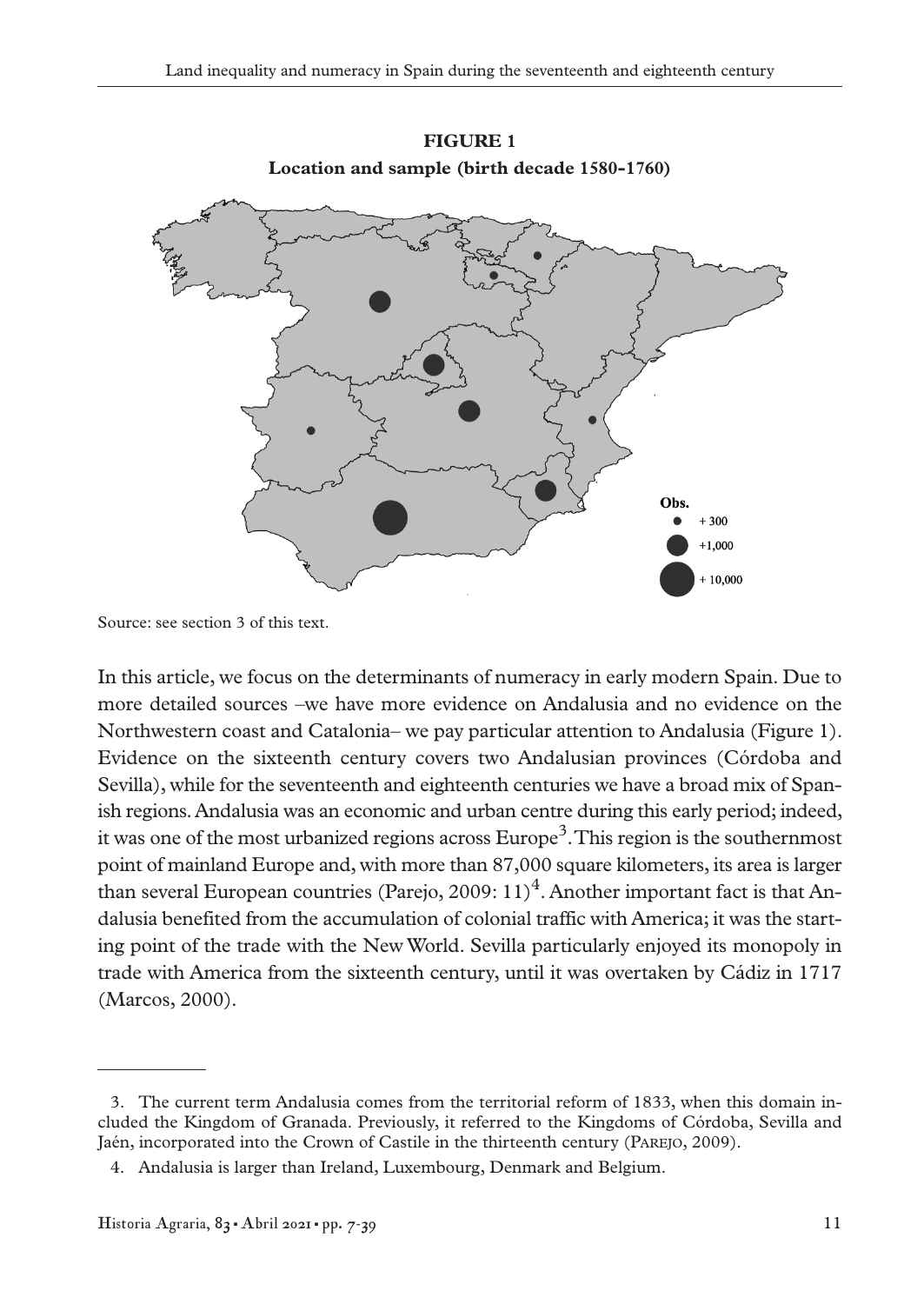A new dataset from *padrones* (local nominative population censuses) and Cadastre of Ensenada is analysed here<sup>5</sup>. Table A1 offers a description of the sources. Although more than half of our sample is from Andalusia, we were able to include other regions in Spain to obtain more representative results. We weight our analysis, below, to give the central and northern regions their appropriate influence on our results. The sample covers the period from 1580 to the middle of the eighteenth century. Our sample is composed of 26,851 individual observations mentioning age, of which 17,145 also contain occupational data. This evidence allows us to provide a long-term perspective of land inequality and numeracy.

As far as we are aware, until now, no individual-level analysis on this topic exists for early-modern Europe. Only in Spain, and in Andalusia in particular, were local censuses containing both ages and occupations taken from as far back as the sixteenth century. We use the inequality proxy suggested by Clark and Gray (2014) as our main explanatory variable. This proxy is based on the idea that in regions where large estates were prevalent, the agricultural workforce mainly consisted of agricultural labourers who did not own farms and were not called farmers. In contrast, in regions of small and medium sized farms, farmers represented a high share of the agricultural workforce<sup> $\degree$ </sup>.

We use age-heaping-based estimates of numeracy for the dependent variable. The underlying methods were developed in the last decade, especially for societies and periods where sources of other education indicators were incomplete. Numeracy, or the ability to deal with numbers, allows us to obtain a more comprehensive sample from early modern Spain. Age statements can be found in a greater number of sources than alternative measures of human capital (A'Hearn, Baten & Crayen, 2009). This proxy has also been used by Álvarez and Ramos (2018) to assess the relationship between human capital and male labour earnings in Spain for the provinces of Palencia, Guadalajara and Madrid. They found that numeracy had an influence on earnings, supporting the relevance of numeracy among economies in early modern Spain. The relationship between numeracy and economic growth is even stronger than that for school enrolment or literacy, as the recent economic growth literature has shown: Hanushek and Woessmann (2012), for example, argued that math and science skills were crucial for economic success in the twentieth century. They concluded that numerical skills matter the most for economic growth

<sup>5.</sup> The Catastro of Ensenada (1750-56) is the name given to the investigation carried out in the territories of the Crown of Castile on the property and income of the householders, as well as on their family and servants (CAMARERO, 2002).

<sup>6.</sup> This proxy has also been used in the nineteenth century study of BELTRÁN and MARTÍNEZ GA-LARRAGA (2018).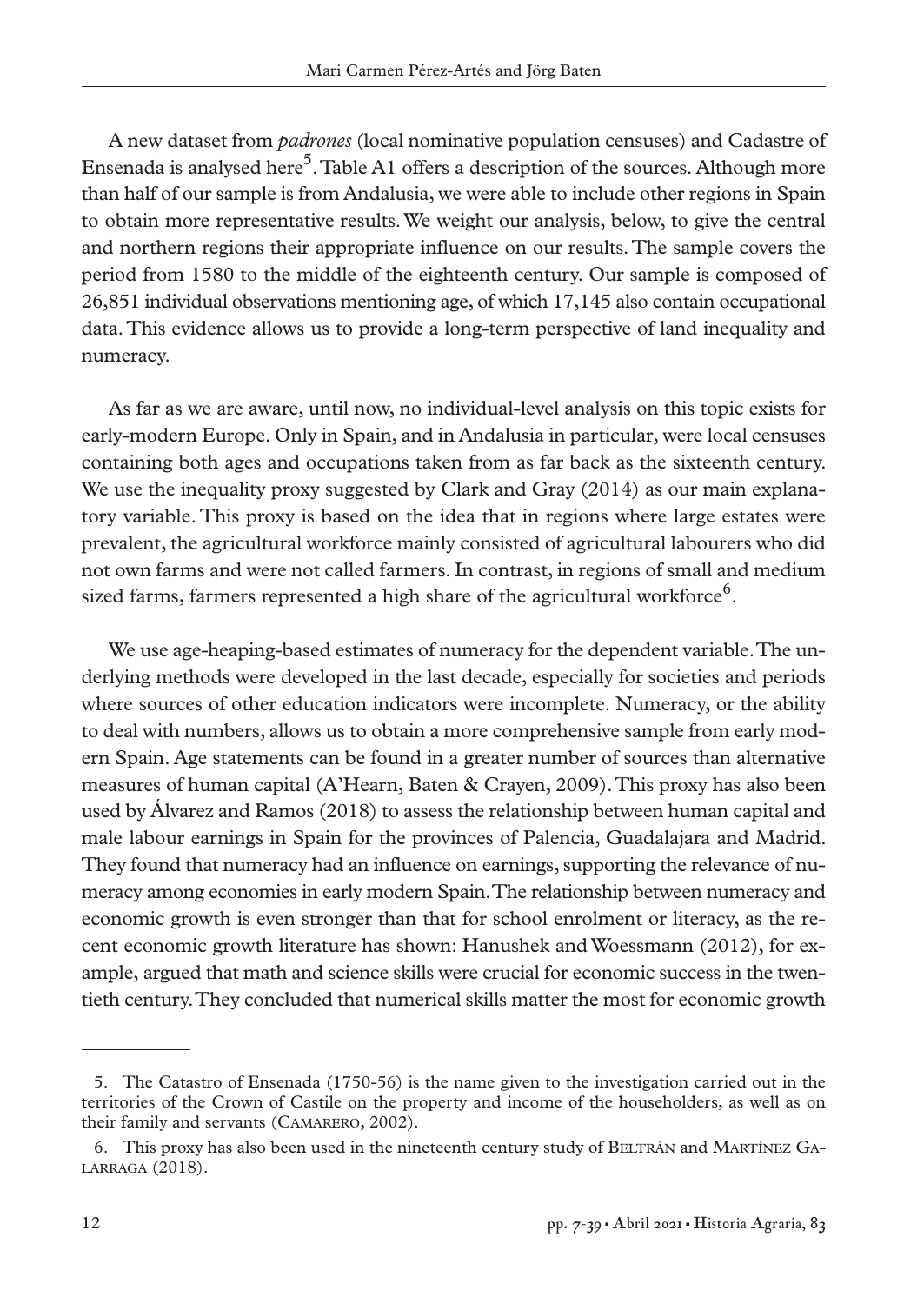by considering cross-country evidence as well as the success of migrants from various countries to the US, for example.

The remainder of the paper is structured as follows: section 2 introduces the historical context of land inequality and human capital in modern Spain; section 3 follows with the explanation of the methodology and the data used in this study; in section 4, our empirical results and descriptive analysis are presented; section 5 presents the conclusions.

# **2. LAND INEQUALITY AND HUMAN CAPITAL IN MODERN SPAIN**

# **2.1. The origin of land inequality**

The agrarian reform law of September 1932 blamed *the* latifundium *for the backwardness and the pitiful conditions of the workers in the countryside* (González de Molina, 2014:  $28$ <sup>7</sup>. However, Carmona and Simpson (2003: 19) argued that these institutions were not the cause of the low levels of production and productivity, rather that *latifundia* "reflected" the low level of development in agriculture. Our study combines these views by studying whether regions dominated by farming households displayed higher levels of numeracy.

We first provide some detailed background on Andalusia, the region for which we have ample evidence. We later discuss the –often middle-sized– farm characteristics of central and northern Spain. The structure of landownership in Andalusia was characterised by, on the one hand, a large share of large landholdings in the kingdoms that had been incorporated into Castile in the thirteenth century and, on the other hand, a majority of small properties in the Kingdom of Granada (Parejo, 2009). In the Guadalquivir valley, large landownerships were predominant. As early as the fourteenth century, the nobility was interested in these lands and accumulated them in a regimen of large properties, being fully consolidated by the middle of the eighteenth century. Both the high nobility and the lower regional nobility owned very large estates in municipalities of the Guadalquivir riverside (Mata, 1984). On the other hand, in Granada and Almería, the formation of *latifundia* began later and was restrained by the mountainous terrain of the area. This was

<sup>7.</sup> *Latifundia* refer to the large private farms in the south of Extremadura, Castile and the Guadalquivir Valley. Apart from the predominance of large rustic patrimonies and *latifundia*, the irrigated agriculture of the interior of Andalusia and Murcia and the production of wine regions of the south required a large workforce and therefore, of a large number of day labourers (GONZÁLEZ DE MOLINA, 2014).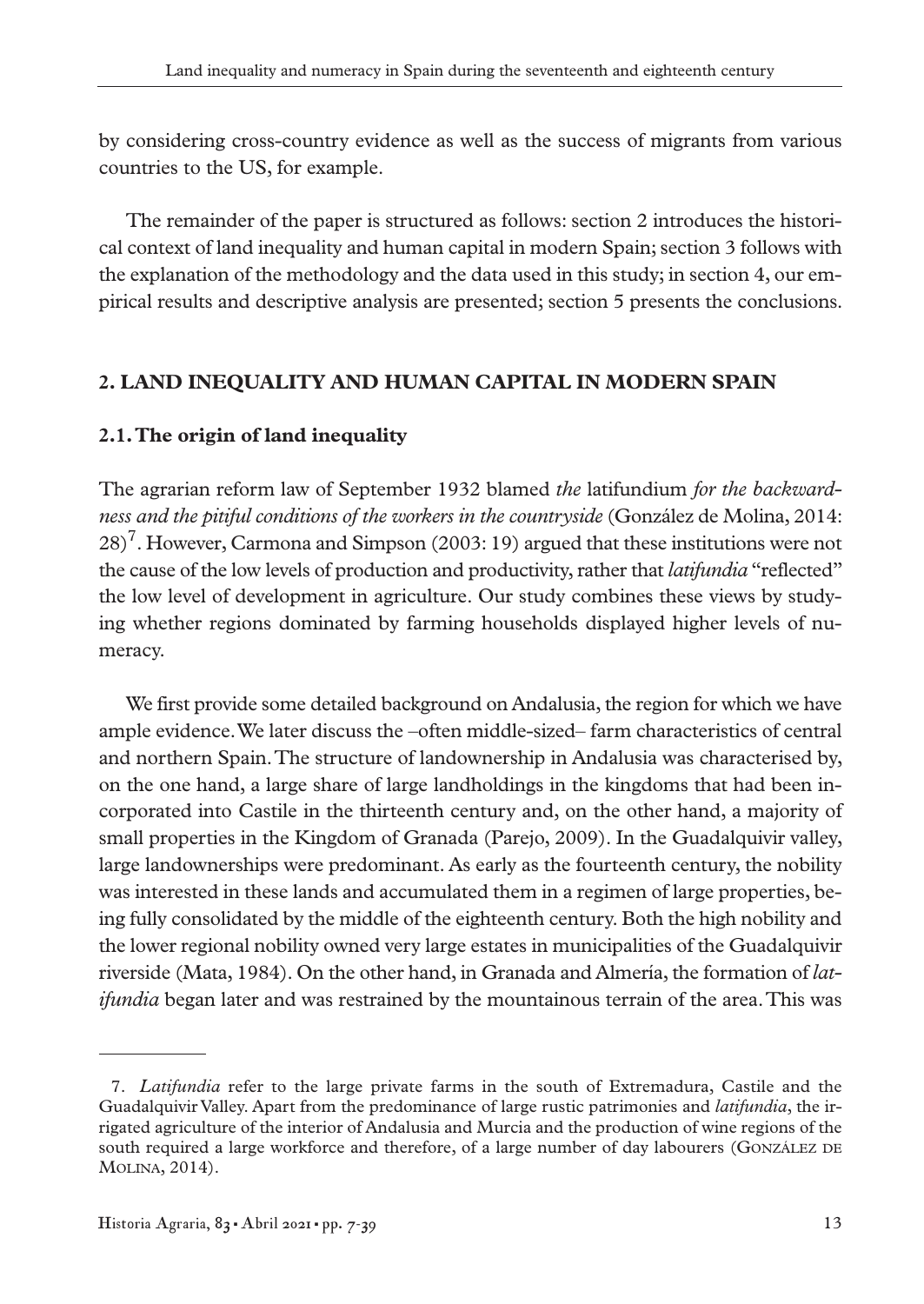favourable for small and medium farmers and for the repopulation after the *Morisco* uprising of 1568-70 $8$ . After this event, the state distributed additional plots to Christian settlers and also prevented the accumulation of *latifundia*<sup>9</sup>.

Warlords, nobles and clergy were the main beneficiaries of the Castilian conquest of Al Andalus. From the thirteenth century onwards, the concentration of landownership increased due to the purchase and sale of land by privileged groups, such as titular nobility and urban merchant classes. This development also explains the elements of the day labourer *(jornaleros)* in Andalusia. Although, in the east, large properties were less represented in rural areas, day labourers made up the majority of the population on the Mediterranean coast (Arenas, 2016). During the modern era, the power of rural elites increased. These elites originated in the lordships that were granted during the reign of the Catholic Monarchs, especially related to the conquest of Granada. These oligarchs were enriched through the accumulation of land, leases and cereal specialisation. Whether through economic, family or political ties, wealthy farmers had access to the privileges of the nobility. During the reigns of Charles V and Philip II, the local lords and oligarchies usurped communal lands in southern Spain that had been fundamental for the subsistence of the peasant economies. Day labourers suffered from long working days and low wages (Peña, 2012) and, by the end of the eighteenth century, the nobility, the church and municipalities owned most of the land (Carmona & Simpson, 2003)<sup>10</sup>. Later on, during the nineteenth century, landless peasants still had to endure the poor conditions of income and labour, while rich landowners found enough workers for their estates (González de Molina, 2014). However, in the nineteenth century, land accumulation decreased among the privileged classes of the old regime, and during the next century, the predominant landowner class of the southern *latifundia* began to lose political prominence in state government as well as at the regional and local levels (Mata & Naranjo, 1997).

<sup>8.</sup> This uprising had its precedent in January of 1567, when a royal law obliged all *Moriscos* (Muslims forcibly converted to Christianity) to become "real" Christians within a year. This episode, also known as the war of the Alpujarras, is the last episode of the Islamic and Christian conflict that lasted almost eight centuries. This rebellion ended with a massive deportation of all previously Muslim families of the Kingdom of Granada. In 1609, the expulsion of the last *Moriscos* from Spain took place (ANDÚJAR, 2004).

<sup>9.</sup> Calculating the share of agricultural area relative to the total area, the lowest proportion was only 35% in the Kingdom of Jaén while Sevilla and Córdoba had 59% and 57% respectively. 61.8% of the Kingdom of Granada was agricultural due to the better utilisation of land caused by a more rational division of land than in the Guadalquivir Valley (see also ARTOLA, BERNAL & CONTRERAS, 1978).

<sup>10.</sup> For central Spain, SANTIAGO-CABALLERO (2011) demonstrated that the income inequality among grain producers decreased in Guadalajara at the end of the eighteenth century. It was due to the possibility that small peasants had to increase the size of their lands as a result of the redistribution of common lands privatized by the central government.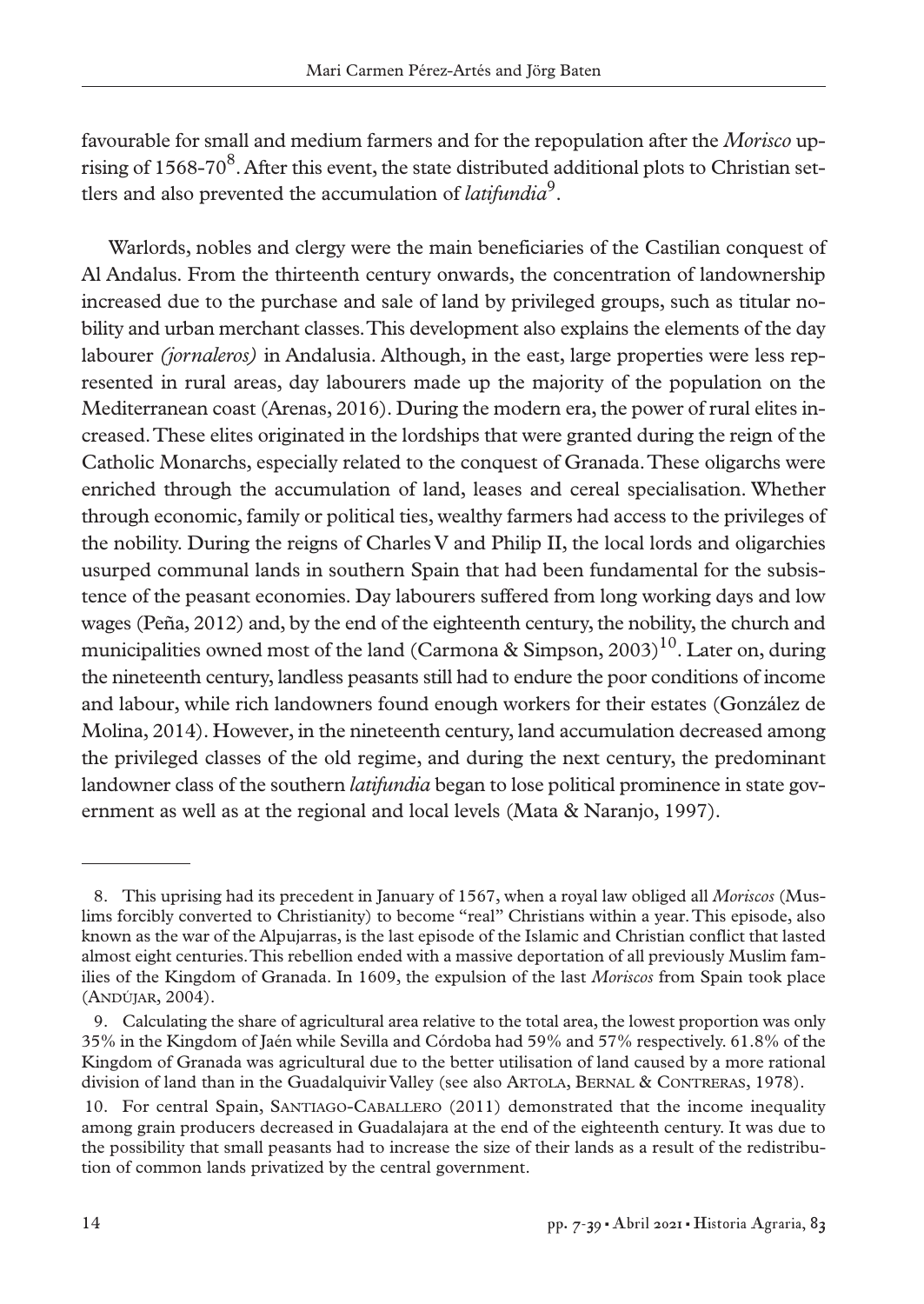As stated above, two and a half centuries separated the conquest of Lower Andalusia and the Kingdom of Granada, which led to some institutional differences between both territories. Furthermore, after the Conquista, the repopulation of the Bético valley mainly consisted of people coming from northern Spain, whereas the one of the Granada region was administered by the western Andalusians<sup>11</sup>. Another peculiarity was the presence of a substantial Muslim community in eastern Andalusia. Even after the expulsion of the Muslims, the socioeconomic and institutional reality in the Kingdom of Granada was different from the prevailing situation in Jaén, Córdoba and Sevilla. In the eighteenth century, the dissimilarities within Andalusia were also visible in economic indicators such as the ratio between the number of day-labourers and farm owners. The share of farmers (*labradores* and *hortelanos*, taking only males) relative to the total number of male occupations (males, age 25+) in 1785-87 according to the census of Floridablanca is, in this sense, quite heterogeneous between Andalusian regions: in the provinces of Almería and Granada, this farmers' share was as high as 42% and 31% respectively; it was 24% in Jaén, and 20% in Málaga, 14% in Sevilla and 18% in Córdoba and a negligible 6% in  $C\acute{a}$ diz<sup>12</sup>. In central and northern Spain, the farmers' share was much higher: Navarra and Guadalajara had the highest shares (84% and 64%). However, the farmers' share is not just a correlate of the north-south differences. For example, La Rioja had a relatively low farmers' share (29%), a rate that was below that of provinces such as Almería, Cáceres (42%) and Badajoz (40%). Here and in the following we distinguish between "provinces" and "regions", the latter comprising several provinces (the regions are visible in Figure 1, provinces are compatible to today's provinces).

# **2.2. Human capital in Spain since the sixteenth century**

A widely used indicator for studying human capital in pre-census periods has been literacy. Several studies used the ability to sign as a proxy for literacy (Delgado, 1993; Viñao, 1999). The presence or absence of signatures on documents was considered the only direct evidence for measuring education levels. Only in 1797, with the census of Godoy, data about the schooling process became available. Finally, in 1860, a Spanish census included information about the ability of inhabitants to read and write for the first time. Núñez

<sup>11.</sup> The term *Bético* refers to the provinces of Córdoba, Sevilla, Huelva, Jaén, and Cádiz.

<sup>12.</sup> Ponsot (1986: 28) studied the distribution of the property for 17 municipalities in western Andalusia by the middle of the eighteenth century. Only in two cases he found that small and mediumsized owners had some relevance (Espartinas and Montilla located in Sevilla and Córdoba) while the major owners were the majority (for example, Carmona and Medina Sidonia in Sevilla and Cádiz).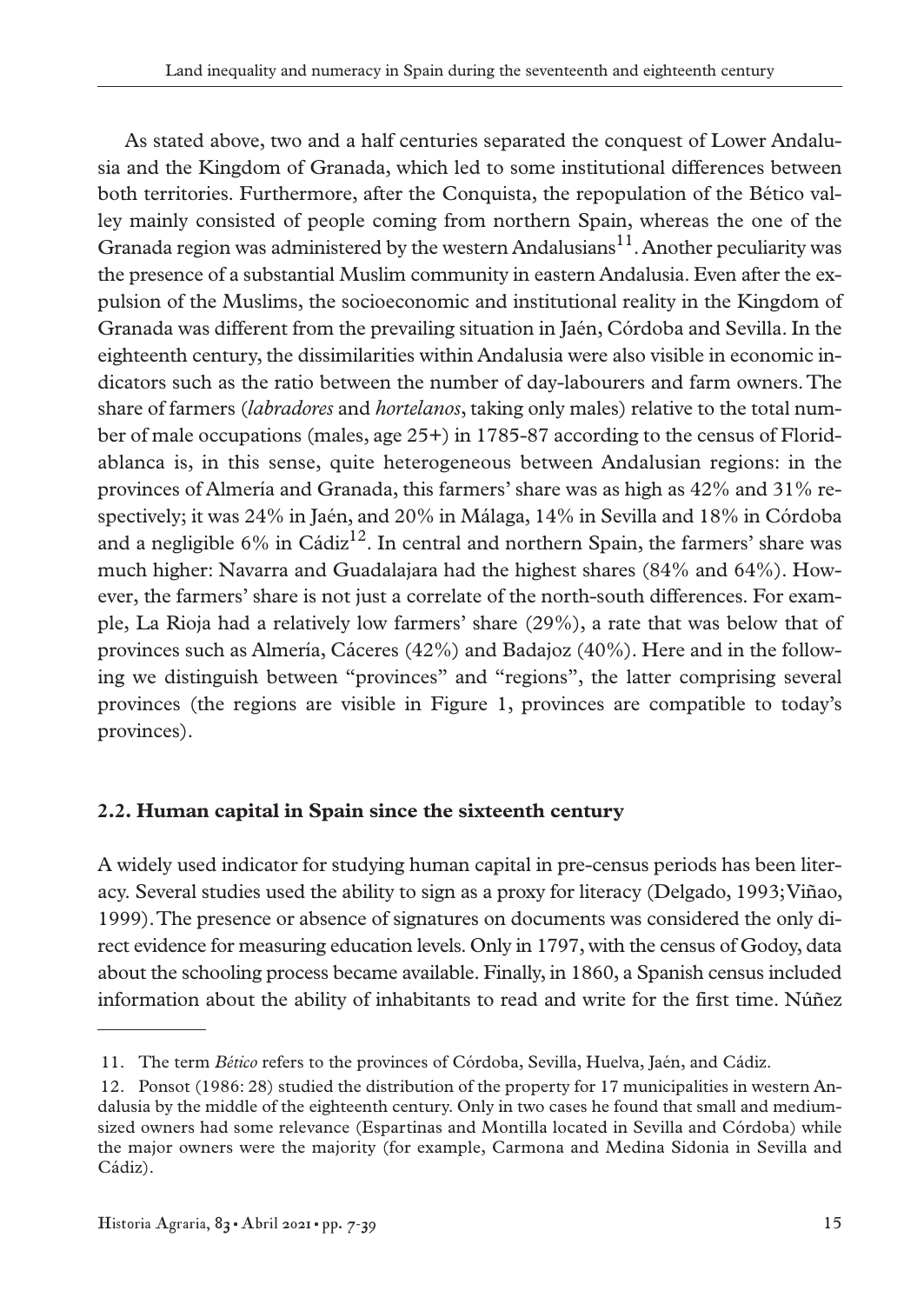(1992) studied and analysed the relationship between human capital and economic growth in contemporary Spain, exploiting this source.

The ability to sign has allowed researchers to estimate levels of literacy for different regions of Spain. However, one of the problems with this method is the representativeness of the available samples; the types of sources (fiscal sources, testimonies, marriage records, etc.) are usually not uniform for all regions or even within the same location for different years. In addition, the same sources often have different levels of representativeness; for example, sometimes the samples represent only the wealthier and presumably more educated social strata which makes it difficult to reach conclusions (Viñao, 1999). These studies reveal that the capacity to sign increased during the sixteenth century, but decreased again in the seventeenth century (*ibíd.*, 1999). Rodríguez and Bennassar (1978) studied the interior Andalusian regions of Andújar, Iznatoraf, Úbeda and Córdoba using the testimonies of the accused during the inquisition. Vincent (1987) used fiscal sources and assessed the literacy of the *Moriscos* in Granada in 1570. Literacy in Cádiz has also been explored by M. J. de la Pascua (1989) using wills during the late seventeenth century.

Throughout our period, the family was the main agent providing education. There was substantial numeracy in Spanish farm households before the widespread introduction of schooling, hence the acquisition of numerical skills could only have happened in the family and the household (Tollnek & Baten, 2017; Borrás, 2003; Álvarez & Ramos, 2018). Only very few families could afford a teacher during the early modern period. For the children of the poorest neighbourhoods, the local communities and parishes sometimes paid an annual amount to a teacher, but schools were few. Moreover, the control over the training of teachers would not begin in Andalusia until the beginning of the eighteenth century (Peña, 2012).

During the eighteenth and nineteenth centuries, when local communities in some parts of Europe paid for teachers and schools, the large Andalusian landowners were not interested in paying taxes to promote education for their day labourers. As Arenas (2016: 375) has claimed: *illiteracy and the absence of training contribute to immobilizing the labour force in the territory, thus promoting the excess of labour and, consequently, low wages*. Apart from low wages, day labourers had to face times of unemployment due to bad weather or times when there was no work in agriculture (Bernal, 1987; Carmona & Simpson, 2003). This is consistent with the findings of Álvarez and Ramos (2018) for Guadalajara, Madrid and Palencia where human capital influenced male labour earnings during the eighteenth century. In contrast to Denmark, which developed a human capital-intensive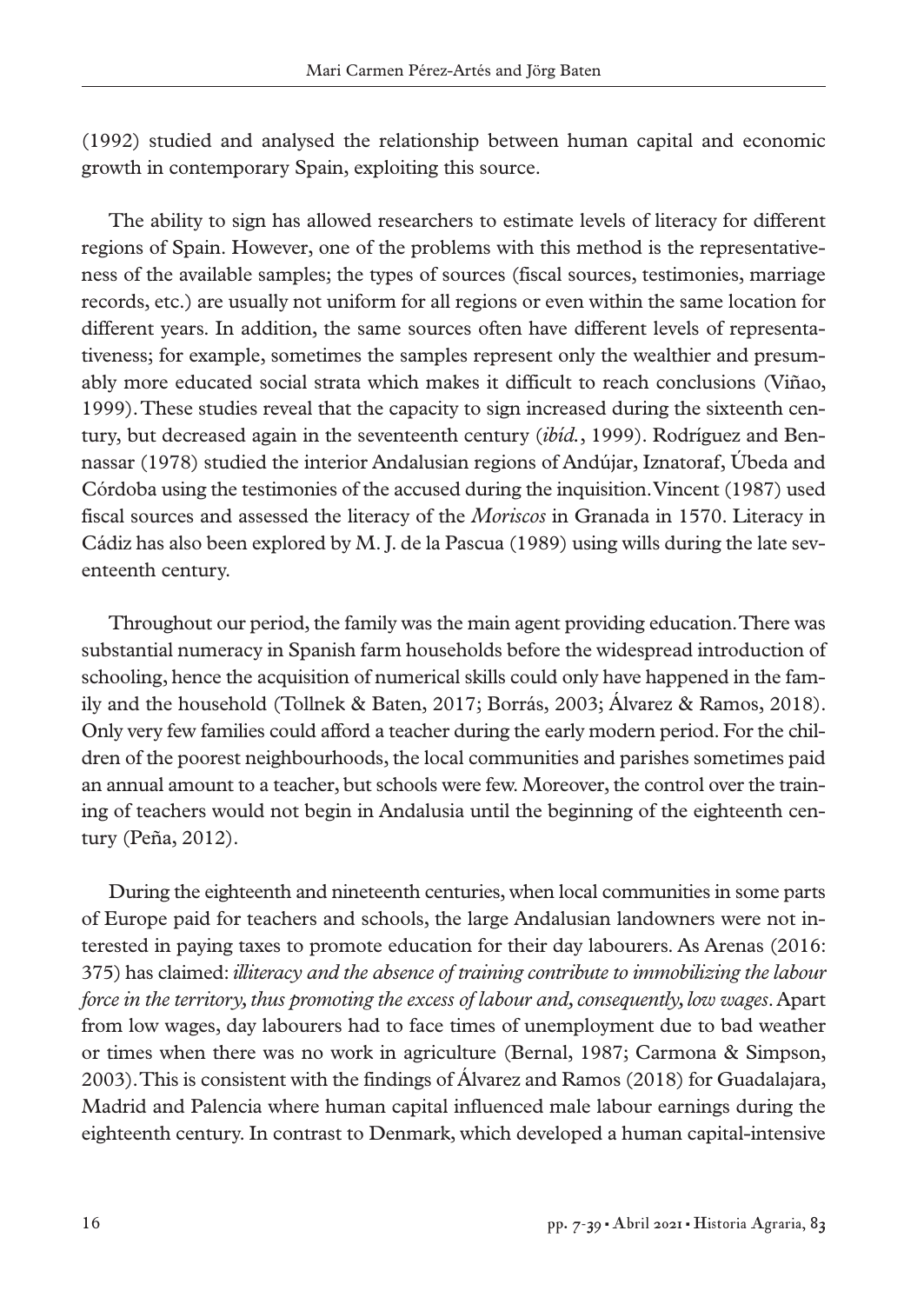form of agriculture, the proximity of owners to agricultural production was not given, in addition to a number of other differences $^{13}$ .

Andalusia did not reach levels above 30% of literacy until the twentieth century. The western provinces, rural areas and the female population had the lowest literacy rates (Arenas, 2016: 351; Sarasúa, 2002). At the national level, in 1900, Andalusia held an average position in terms of literacy; but by 1950, it had dropped to the lowest level in all of Spain (Arenas, 2016: 352).

#### **3. METHODOLOGY AND DATA**

The regions considered in this research are illustrated in Figure 1. Table 1 specifies the number of observations by province and period. Table A1 in the appendix contains a description of the sources $^{14}$ .

To measure land equality, we use the ratio between the number of farmers and the overall agricultural population, an indicator suggested by Clark and Gray (2014). Our definition of farmers depends on the contemporaneous naming of occupations. "Farmers" *(labradores)* were not only those who owned land, but also those who rented land and ran a farm of a substantial area. Hence, a day labourer *(jornalero)* who was usually not possessing or controlling land, would not be identified as farmer by contemporary census takers (Tollnek & Baten, 2017). Although quantitatively almost irrelevant, we also include *hortelano* in the same category as farmers, since they usually also had some control over plots of land that were intensively farmed and they could provide better nutrition to their children in crisis situations<sup>15</sup>. Although *hortelanos* were obviously not farmers, we included them for simplicity in the variable *farmers' share* (justified by their small number). In order to assess the plausibility of the farmers' shares based on our sample, we can calculate a similar farmers' share for the Floridablanca census (even if the Floridablanca census was recorded somewhat later, in 1785-87). The correlation is very strong (Figure 2, aggregated on province level). A large share of both our-sample-based farmers' shares and the Floridablanca-based farmers' shares are in the 20 to 40% range. Our sample is slightly

<sup>13.</sup> In the case of Andalusia, large absentee landowners owned extensive properties in the South (CARMONA & SIMPSON, 2007). Although absenteeism could be an obstacle to promoting human capital, it does not seem to have affected agricultural production (SIMPSON & CARMONA, 2017).

<sup>14.</sup> Within these sources, we analysed a convenience sample and we took care not to select only special groups.

<sup>15.</sup> The difference between *labrador* and *hortelano* lies in the type of land they own. For the former it was rain-fed for the latter it was irrigated (BERMÚDEZ MÉNDEZ & MARTÍN, 2007).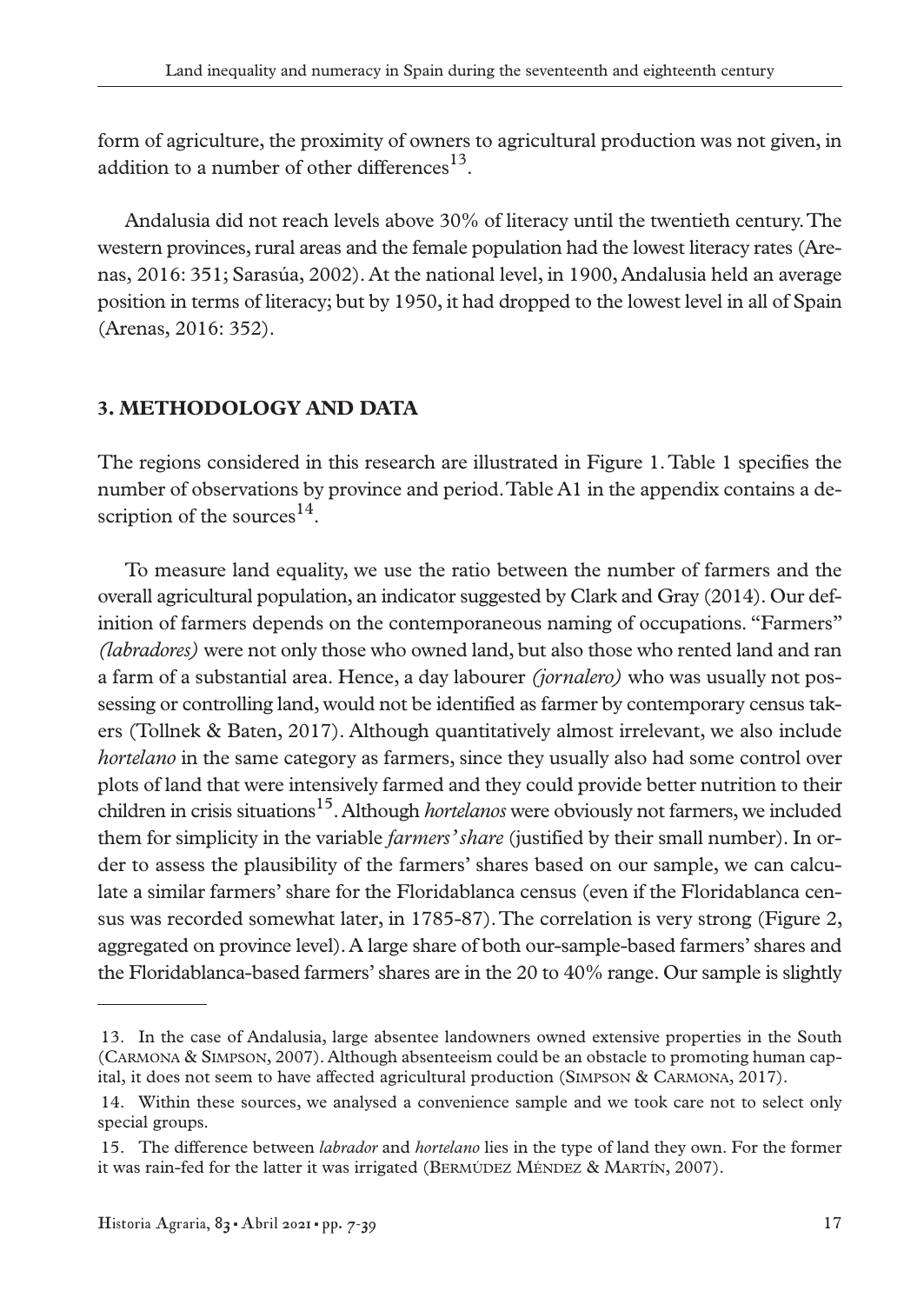more urban (hence a lower farmers' share for Sevilla, for example) and more Andalusian. This difference is mostly compensated for by our weighting procedure.



**FIGURE 2**

#### **Comparison of the farmers' share in the Floridablanca census and in our sample**

Note: we aggregate the farmers' share here for only the local communities for which we have numeracy data. For example, Murcia is only represented by Lorca, Valencia only by Sueca. Consequently, this comparison does not aim at representativeness for the provinces.

Source: see section 3 of this text.

In order to assess numeracy, we employ the "age heaping" methodology using the ABCC index<sup>16</sup>. This method considers the share of individuals who are able to state their precise age in years, in contrast to those who report an age rounded to a multiple of five. For instance, an individual could state "I am 45" when he or she is 44 in reality, but did not know it exactly. Numeracy and literacy are robustly correlated, though basic mathematical skills diffused earlier than literacy. In addition, the potential biases caused by counting cultures and the institutional settings of censuses have been thoroughly discussed throughout the numeracy literature, but the results did not invalidate the age heaping method (Tollnek & Baten, 2017). Accordingly, we can argue that, just as signature rates in official documents, despite their limitations, can serve as proxy for basic literacy (Reis,

<sup>16.</sup> The term *ABCC* results from the initials of the authors' last names plus that of Gregory Clark, who commented on their paper.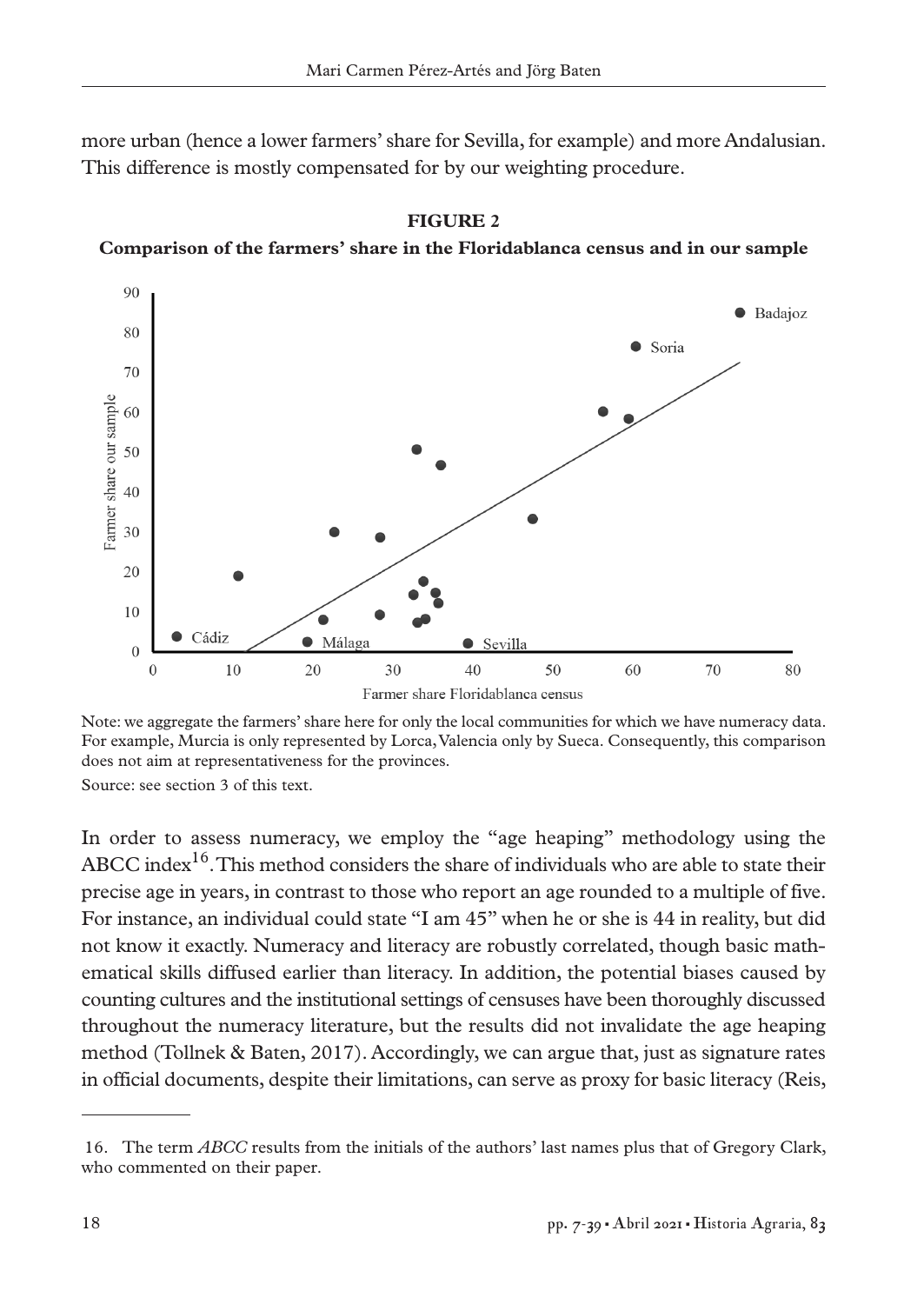2005; Rodríguez & Bennassar, 1978), age heaping can serve as a proxy for basic numeracy.

The ABCC index is a simple linear transformation of the Whipple index (1), derived by A'Hearn, Baten, and Crayen (2009). The ABCC index (2) allows for an easier interpretation and yields an estimate of the share of individuals who state their age precisely:

(1) 
$$
Wh = \left(\frac{(Age25 + Age30 + Age35 + \dots + Age60)}{\frac{1}{5} \times (Age23 + Age24 + Age25 + \dots + Age62)}\right) \times 100
$$

(2) 
$$
ABCC = \left(1 - \frac{(Wh - 100)}{400}\right) \times 100 \text{ if } Wh \ge 100 \text{ ; else } ABCC = 100
$$

This index ranges from 0 to 100, where 100 indicates no heaping patterns on multiples of five, meaning that the entire society has skills in basic numeracy. The age groups we use are in increments of ten years; 23 to 32, 33 to 42, etc. We omitted the age range 63 to 72, as this group offers relatively few observations, especially for the seventeenth and eighteenth centuries when mortality was relatively high (Schofield & Reher, 1994). Crayen and Baten (2010) analysed age effects carefully and found that they do not have a strong influence once the birth cohort effect is controlled for: older individuals may round more strongly, but mostly because they were born earlier. The only exception is the youngest group, age 23-32, which needs an adjustment of 25% that we calculated in our sample (Crayen & Baten,  $2010$ )<sup>17</sup>.

While the ABCC index refers to averages of groups (by region and birth decade, for example), it is also possible to analyse the likelihood of individuals to report a rounded age. This can be done by assigning the binary variable *numerate* which is coded as 1 for those who report an unrounded age and 0 otherwise (Juif & Baten, 2013; Tollnek & Baten, 2017). The binary variable can be analysed with Logit or Probit regression models or by using a linear probability model (LPM) with heteroskedasticity-robust standard errors.

<sup>17.</sup> Moreover, a potential bias could result from counter-checking by the officials who collected the local censuses. We looked at each source by itself to assess whether numeracy was close to 100% in local communities and times in which this could not be expected. This phenomenon of counterchecking occurred in some Russian and Korean sources, for example, as described by BATEN, SZOŁTYSEK and CAMPESTRINI (2017) as well as BATEN and SOHN (2017). They therefore decided to discard a part of their sources. In Spain, government officials were not counter-checking sources to the same extent, as we do not observe this phenomenon of numeracy being very close to 100%.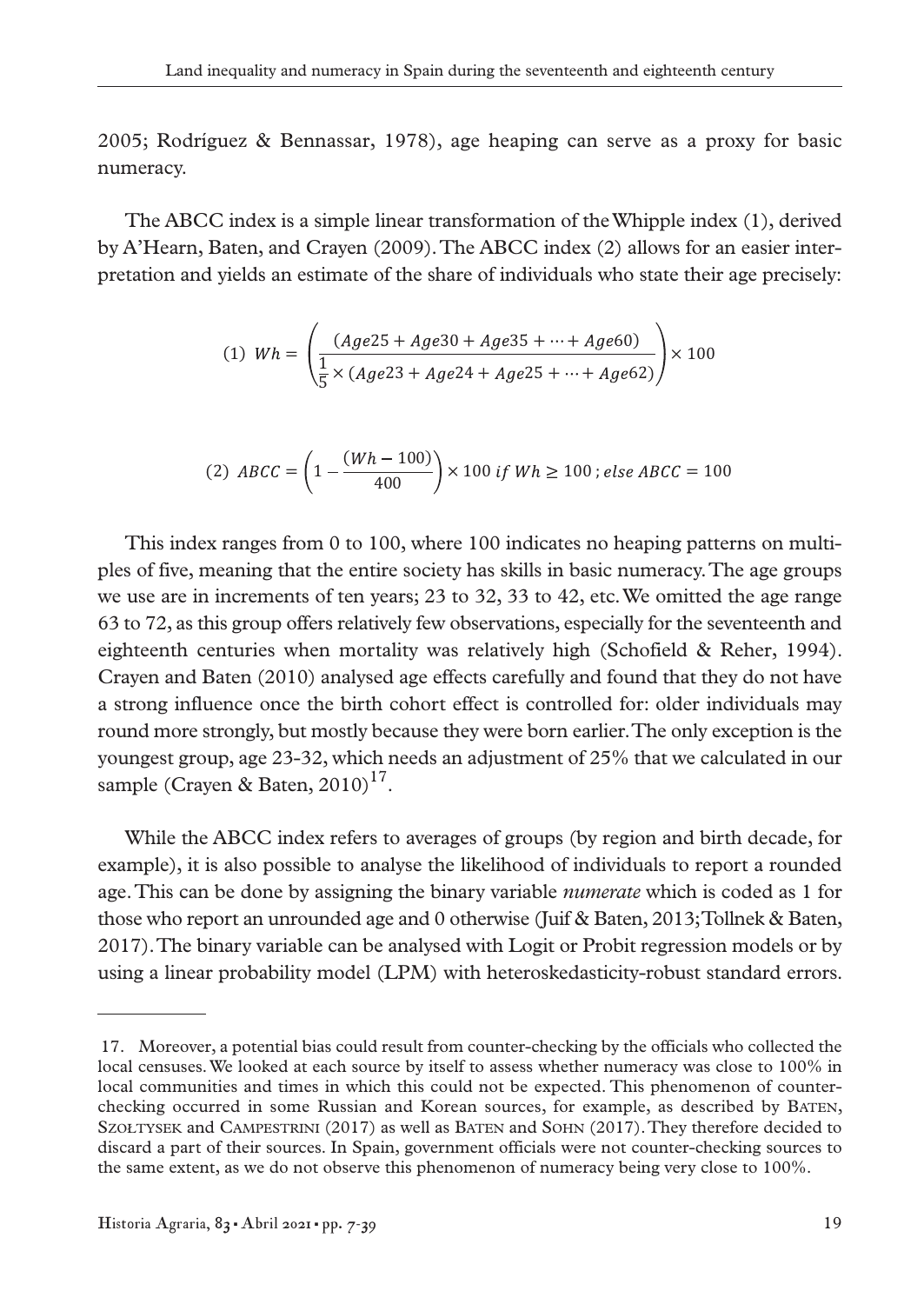For the result to be interpreted in ABCC-values under the LPM, it needs to be multiplied by 125 (by 100 to move from a fraction between 0 and 1 to a percentage, and by an additional 25 to account for the fact that 20% of the population actually do have ages ending in  $0$  or  $5$ ).

How representative is the sample? Fortunately, the availability of evidence in Spain resulted in a quite widespread geographic distribution (Figure 1). Most regions can be covered in the seventeenth and eighteenth centuries, except the northwestern coast and Catalonia. We have more observations on Andalusia, but we can adjust this overrepresentation by assigning smaller weights to Andalusian observations and larger weights to the other provinces (see the notes in Table 3 for details). Socially, our local censuses are quite representative, because they include all social strata, as can be seen from the occupational information. We also took care that we did not only record a special effect in the Cadastre that might have reflected a special sub-population (such as the nuns in a monastery or the merchant quarter of a city, for example). We have rather drawn samples that cover various parts of cities and villages, if the archival situation allowed us to do so. As a definition, we will call cities and villages *local communities* in the following. In general, we distinguish between local communities, provinces and regions (as in Figure 1).

Finally, is the population of each local community sufficiently covered by at least some observations? We calculated the approximate share of our sample, relative to the total population in the earliest reliable census, the Floridablanca census  $(1785-87)^{18}$ . As a result, in only 10 local communities, our sample represented less than 10% of the total population older than 25 years of age, while for 48 local communities we could obtain more than one tenth of the overall population (see Table A2 in the appendix)<sup>19</sup>. As there were differences in the archival survival rates in various local communities, we needed to weigh the samples in order to obtain regional representativeness anyways.

<sup>18.</sup> Using this census, we calculated the inhabitants who were more than 25 years old (given the way in which the Floridablanca census aggregates the information, it is not possible to take it from 23 years of age) by local community. We divide the number of persons in our sample by the census total, even if our sample refers to an earlier period. Due to the lack of reliable census sources for occupations in the sixteenth, seventeenth and early eighteenth century, it is not possible to obtain reliable census totals per local community for earlier periods.

<sup>19.</sup> The ten cases of less than 10% refer mostly to Andalusia, for which we have overall a very high number of observations anyways. In other words, if we would have a 10% share for these Andalusian local communities, our regional representativeness would actually be smaller. The same is the case for the urban share –our sample has slightly more urban cases than the general Spanish population, hence we would have a less representative sample, if Écija, Córdoba etc. would be presented by a 10% sample.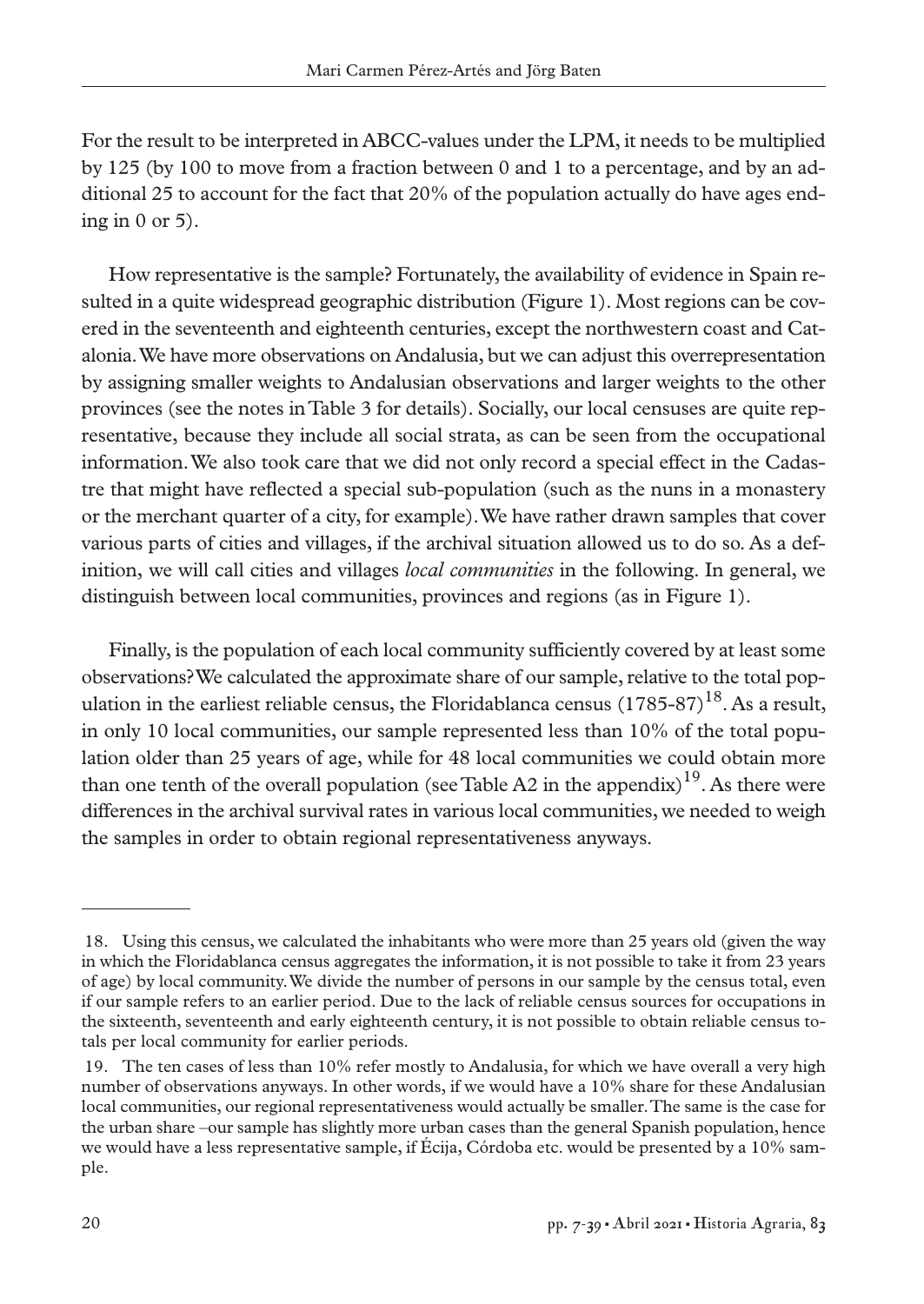Finally, we analysed whether the observations for which we have occupations and those for which we do not have occupations are comparable. The numeracy index of those with occupations was 64.3 and the one without occupations was 66. Hence the numeracy index difference is only 1.7 points, which is a very small difference that can easily be caused by composition effects.

#### **4. DESCRIPTIVE ANALYSIS AND REGRESSION RESULTS**

Table 2 shows the descriptive statistics. The mean of the variable *numerate* in our sample is 0.57, which indicates that slightly less than a half of our sample reported an age ending in 0 or 5. The mean farmers' share, which is our main explanatory variable of interest in this study, is 0.33, with a standard deviation of 0.27, defined as fraction of occupations between 0 and 1.

In order to assess the influence of the farmers' share on numeracy, we performed logit and linear probability model (LPM) regressions. The LPM is described in the following equation, which applies similarly to the logit model.

Numerate<sub>itr</sub> =  $\alpha$  +  $\beta_1$  Farmershare<sub>tr</sub> +  $\beta_2$  Farmer<sub>i</sub> +  $\beta_3$  age23-32<sub>i</sub> +  $\beta_4$  age43-52<sub>i</sub> +  $β_5$  age53-62<sub>i</sub> +  $β_6$  City<sub>r</sub> +  $β_7$  Female<sub>i</sub> +  $μ$ <sub>r</sub> +  $γ$ <sub>t</sub> + ε<sub>itr</sub>

i indicates each respective individual, t indicates the decade of birth, and r denotes the region in which the individual was born at the local community level. The variable to be explained is *numerate*, coded as 0 when age is stated as a multiple of five, and 1 otherwise. *Farmershare* is the proportion of farmers in the agricultural sector of our sample and *Farmer* is a dummy for farmers. *Age23-32i* corresponds to the group of individuals aged between 23 and 32, following the same idea for *Age43-52i* and *Age53-62i*. *City* is a dummy for cities with more than 20,000 inhabitants according to the Floridablanca census carried out in 1787 and *Female* is a dummy for females. The model includes region fixed effects  $(\mu_r)$  that reflect the historical regions in Spain from Figure 1. We also control for time fixed effects  $(y_t)$ , using half-century periods from 1580 to 1760. Finally, the equation allows for a constant term ( $\alpha$ ) and an error term ( $\varepsilon_{\text{irr}}$ ). The model is also weighted by the proportion of inhabitants by historical regions in the Aranda census  $(1768)^{20}$ .

To measure the effect of farmers' shares on numeracy, based on the occupational information for 17,145 cases, we calculated the farmers' share of each local community and

<sup>20.</sup> See note Table 3.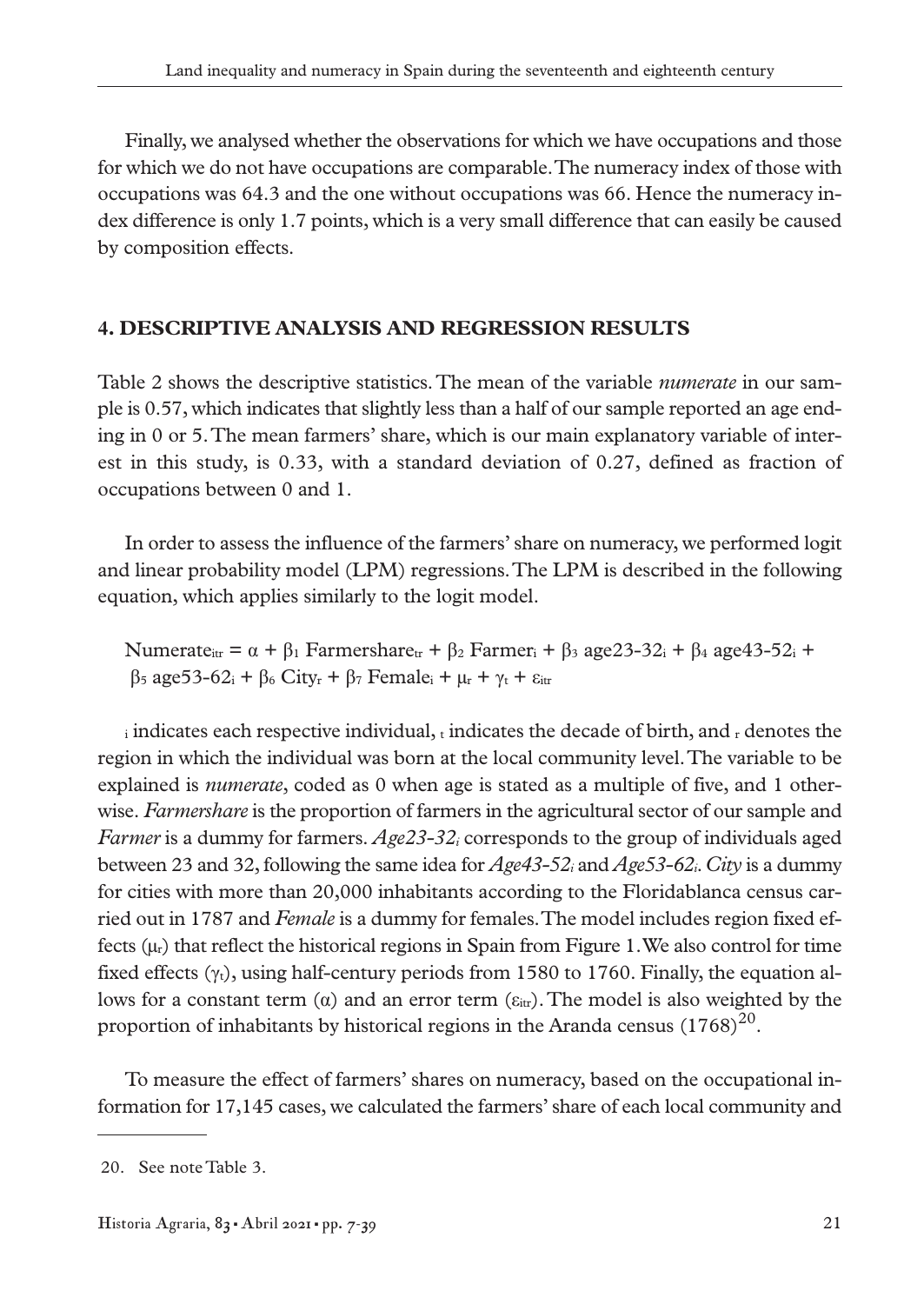period. Our inequality data provide 117 observations combining local communities and birth centuries. We then assigned this farmers' share in a given local community and century to all 26,851 individuals: we include all cases where age is reported, even if occupational information is not contained for each individual, but for a sufficient number of occupations in a specific local community and birth century.

Table 3 shows the results of the effect of farmers' shares on numeracy. We cluster the observations at the local community and birth decade level. Weights establish representativeness for the regions included in columns 2 and 3, but there is not a substantial difference to the unweighted regression in column 1. Columns 1 and 2 include both males and females. In the last column, we only analyse the males of our sample. We control for the characteristic of being a farmer and different groups of age<sup>21</sup>. Interestingly, if we include the inequality proxy *farmers' share* the farmer coefficient by itself does not show a significant difference, relative to persons who are not farmers<sup>22</sup>. Consequently, we conclude that the social structure in regions with high farmers' shares also affected numeracy beyond the farmer group itself. The only logical explanation for this are external effects: people with other occupations (for example, craftsmen and skill-intensive services) who lived in regions dominated by farmers behaved more similarly to –and perhaps imitated– farmers, compared to craftsmen and others in regions not dominated by farmers, but by agricultural day labourers and *latifundia*: the ones in the farmer-dominated regions also invested more time in their offspring, sent their child less often to work, and provided slightly higher quality of nutrition than in the *latifundia* regions. We do not have direct qualitative evidence on this, but presenting this indirect quantitative evidence on these external effects is already interesting.

As a caveat, we note that the number of cases in our individual-level regression should not be taken as proof of high reliability, as the explanatory variable *farmers' share* varies by local community and century. Nevertheless, in all specifications, our equality measure farmers' share had a large positive impact on numeracy. The variable *city* never appears significantly correlated. In this analysis, females do not have a significant disad-

<sup>21.</sup> Following REHER (1994), we categorise the region as rural for local communities with less than 5,000 inhabitants, urban with more than 5,000 and city with more than 20,000 inhabitants. Unfortunately, we cannot control for local community fixed effects, as this would move the focus to the modest variation over time, which would seem less reliable –considering potential measurement error– compared to the substantial cross-sectional variation in our sample.

<sup>22.</sup> Some of the coefficients for higher ages are statistically significant and negative, which might be either caused by the fact that people tend to forget their ages when they reach their 50s and 60s years of age, or by the fact that they were born in earlier birth decades. The research by CRAYEN and BATEN (2010: Appendix) suggests the latter.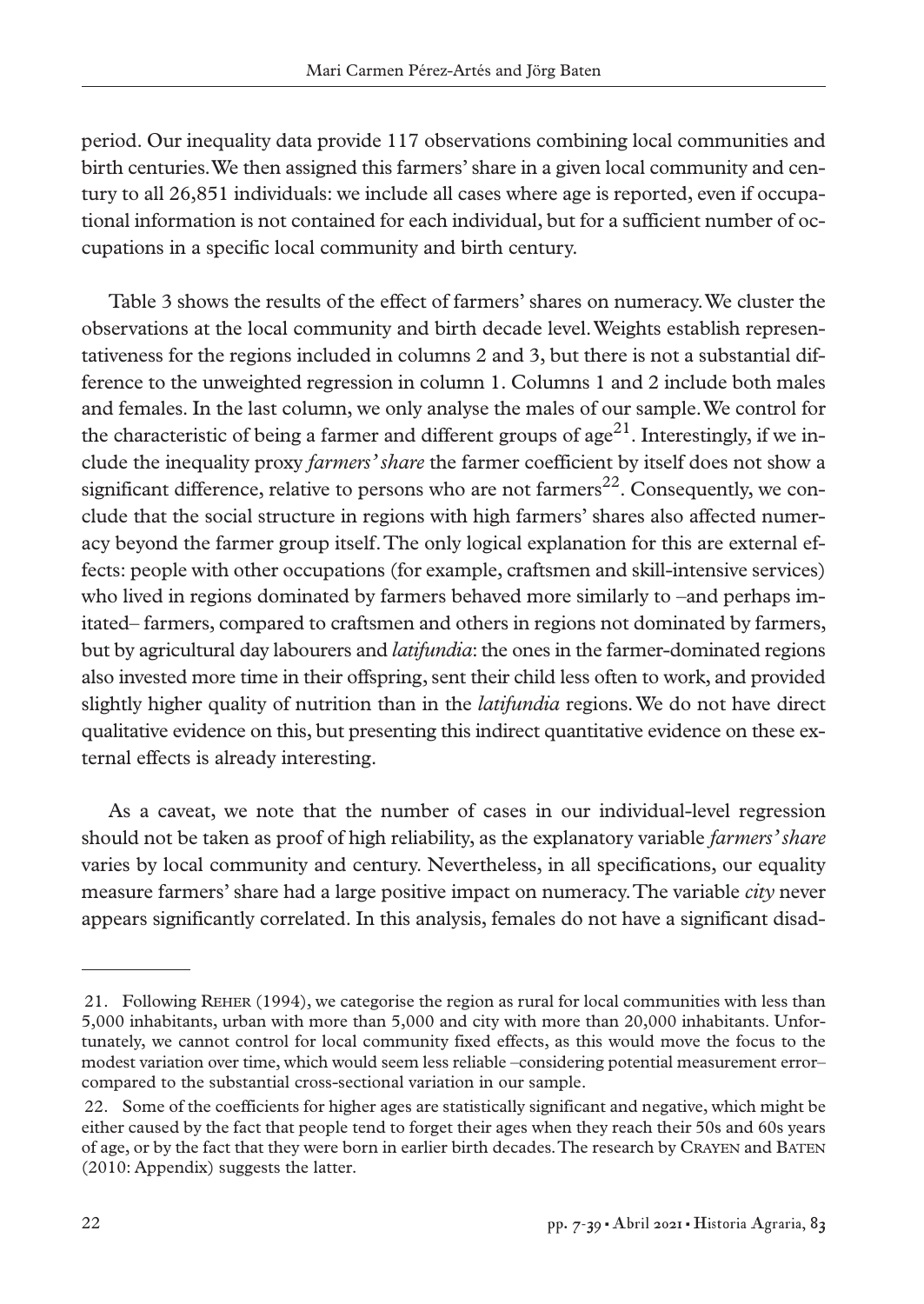vantage once we control for farmers' share. It should be taken into account that mothers had a very important role in farming households (Tollnek & Baten, 2017). Table 4 performs the same analysis in a logit model. The results are nearly the same as those obtained in the LPM. R-Squares are generally low, suggesting that at the individual level a substantial random variation accounts for large part of the overall variation. However, the pvalue of significance suggests that the farmers' share has a substantial influence.

#### **FIGURE 3**





Note: in the regression analysis, we used 117 local community-birth century units. Here we aggregated by province and birth century, in order to make the figure more easily understandable. Source: see section 3 of this text.

To test whether the results are potentially driven by a small number of outliers, we construct a residual plot by regressing numeracy on the most important explanatory variables (city, female, and century fixed effects Figure 3). In a second step, we regress the main explanatory variable of interest, the farmers' share, on all of these variables except numeracy. In both steps we saved the residuals, of numeracy and farmers' share, respectively. These can be interpreted as the residual value of both variables, after removing the influence of the other explanatory variables. In order to make it easier to interpret, we ag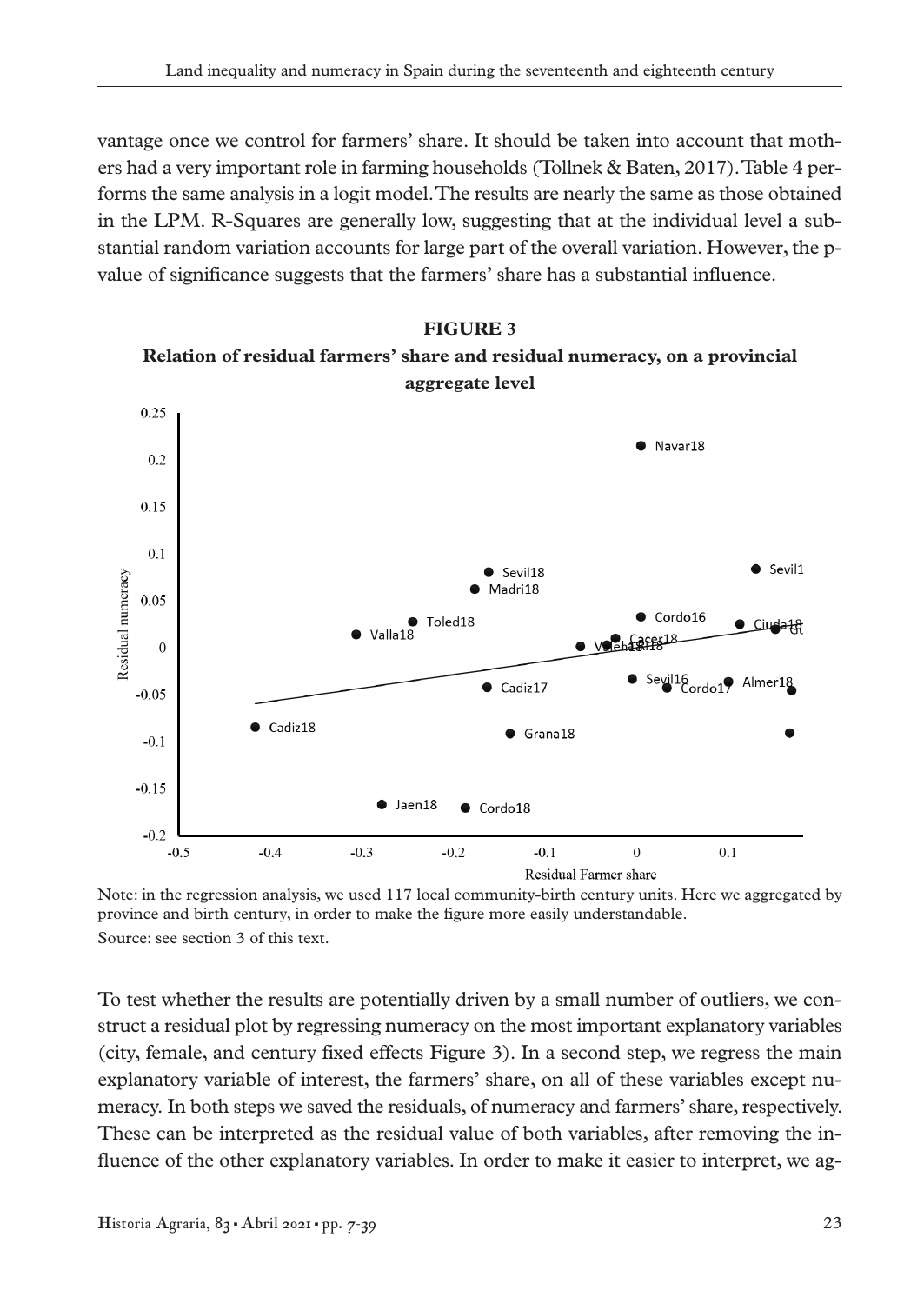gregate all locations at the provincial level and century. For example, our evidence on Cuenca, Soria and Ávila had a high land equality (indicated by the high residual farmers' share) in the eighteenth century, and at the same time a high residual numeracy. In contrast, eighteenth century Cádiz, Jaén and Córdoba had both low residual land equality and numeracy<sup>23</sup>. Outlying observations to the upper left were Sevilla, Madrid and Navarra: residual numeracy was higher than expected based on land inequality. For Sevilla and Madrid, the urban effect might be particularly important and not be fully captured by the large-city-dummy variable (which was also assigned to smaller urban centres)<sup>24</sup>. Murcia had a relatively low level of numeracy in spite of its comparatively high land equality (but it should be noted that Murcia is only represented by Lorca). This might be caused by the difficulties in maintaining Murcia's irrigation agriculture in the eighteenth century due to the lack of water and due to privatization during the seventeenth and eighteenth centuries. Concentration and privatisation affected not only day labourers, but also farmers in Murcia. Only the landlords from the capital, who received regular payments from their tenants, benefited from it (Pérez Picazo & Lemeunier, 1985). However, in sum, we observe that residual numeracy strongly corresponds with the residual farmers' share.

We also considered endogeneity and a potentially confounding role of skill-selective migration (Appendix B). Both these potentially confounding factors appear to have only a very modest influence on the results.

How large are the numeracy differences between farmers and agricultural labourers individually? While we already included a farmer variable in the previous regression comparing farmers with non-farmers, here we are interested in the differences between farmers and day-labourers, as well as the differences between other occupational groups and day-labourers. Hence, in the first column of Table 5 we test the difference between being a day-labourer and having a non-agricultural occupation or being a farmer. In the first column we include region fixed effects. In the second, we use fixed effects for each local community. In both models, time fixed effects are also considered. In both cases, the coefficients of numeracy for the farmers are significantly positive. In other words, we observe that the difference in numeracy between farmers and day labourers was 7.1 percentage points in the first specification and 4.8 in the second, which controls for local community fixed effects. This result is smaller, but with the same sign as in Catalonia in the eighteenth century, where the farmers had a 14 percentage point advantage (Gómez-i-

<sup>23.</sup> There is a high intertemporal persistence, as BELTRÁN *et al.* (2018) found for the nineteenth and twentieth centuries that the lowest numeracy indices were also in the Andalusian provinces.

<sup>24.</sup> For Navarra, we cannot exclude the possibility that the sample is too small to yield a reliable estimate.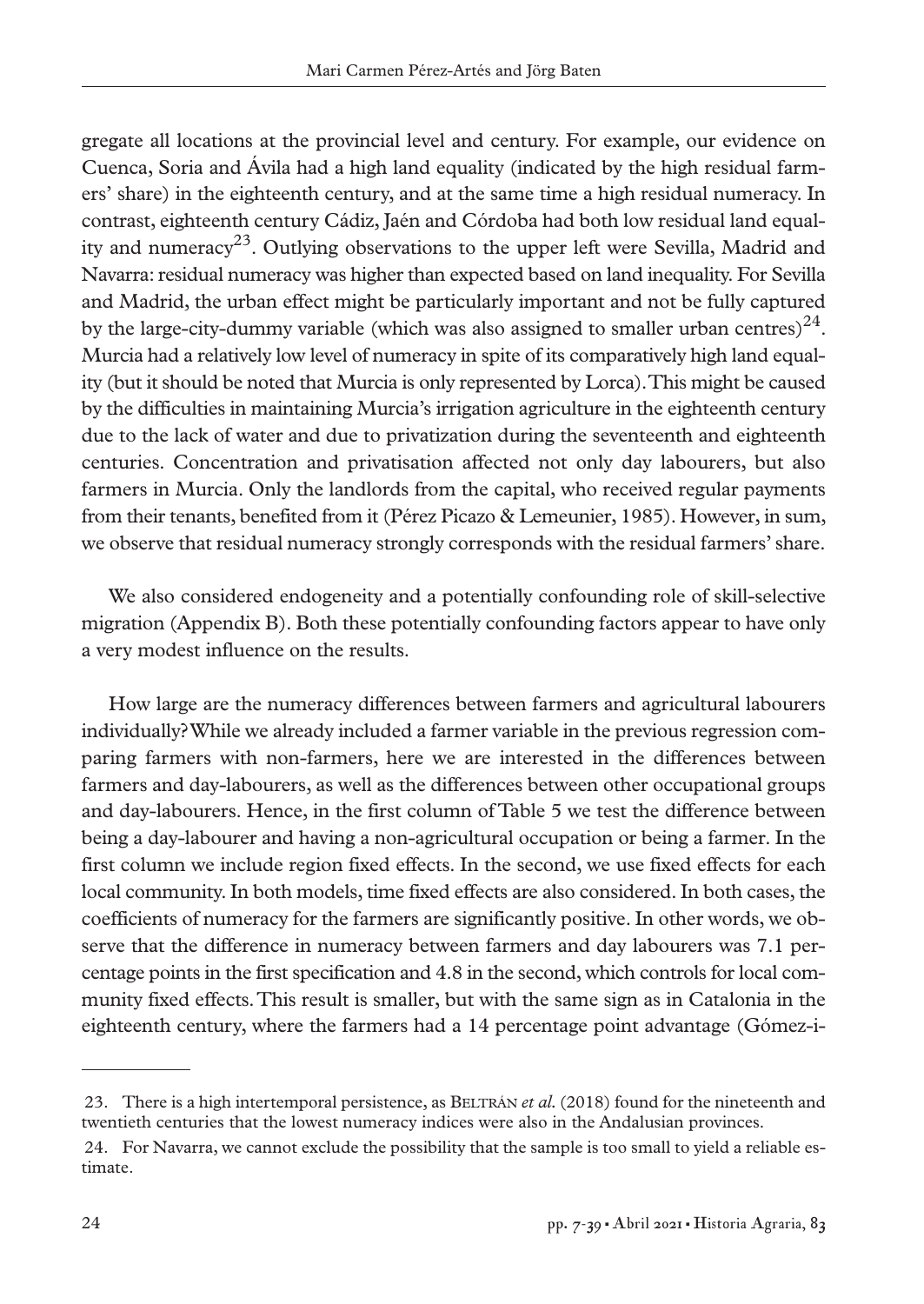Aznar, 2019). In sum, the agricultural day-labourers had a much lower numeracy level than the non-agricultural occupations (*i. e.* services and crafts).





How did these numerical differences develop over time? Figure 4 portrays the numeracy trends by occupation groups for the sixteenth to the eighteenth century. The sixteenth century evidence cannot be directly compared in level terms, because we have only three Andalusian regions for the sixteenth century. But the relative numeracy ranking of occupations might still be interesting: farmers, day labourers and other occupations had much lower numeracy in sixteenth century compared to the seventeenth century across Spain. Moreover, for the seventeenth and eighteenth centuries, we have evidence on all regions. We observe that the farmers started at the same level as the day labourers in Andalusia in the sixteenth century. For the regionally broader data of the seventeenth century, numeracy was much higher for all occupation groups. Farmers and day labourers both still had quite low numeracy. By the eighteenth century, farmers almost reached the level of tradesmen, craftsmen and workers in administration. The gap in numeracy between farmers and the rest of the agricultural sector confirms earlier research about inequality in Spain by Álvarez Nogal and Prados de la Escosura (2013), who found an increase in Spanish inequality (and land rent to wage ratios) from the early sixteenth century, after the

Note: 1600 refers to Andalusia only (Córdoba and Écija), 1700 and 1800 to all of Spain. Source: see section 3 of this text.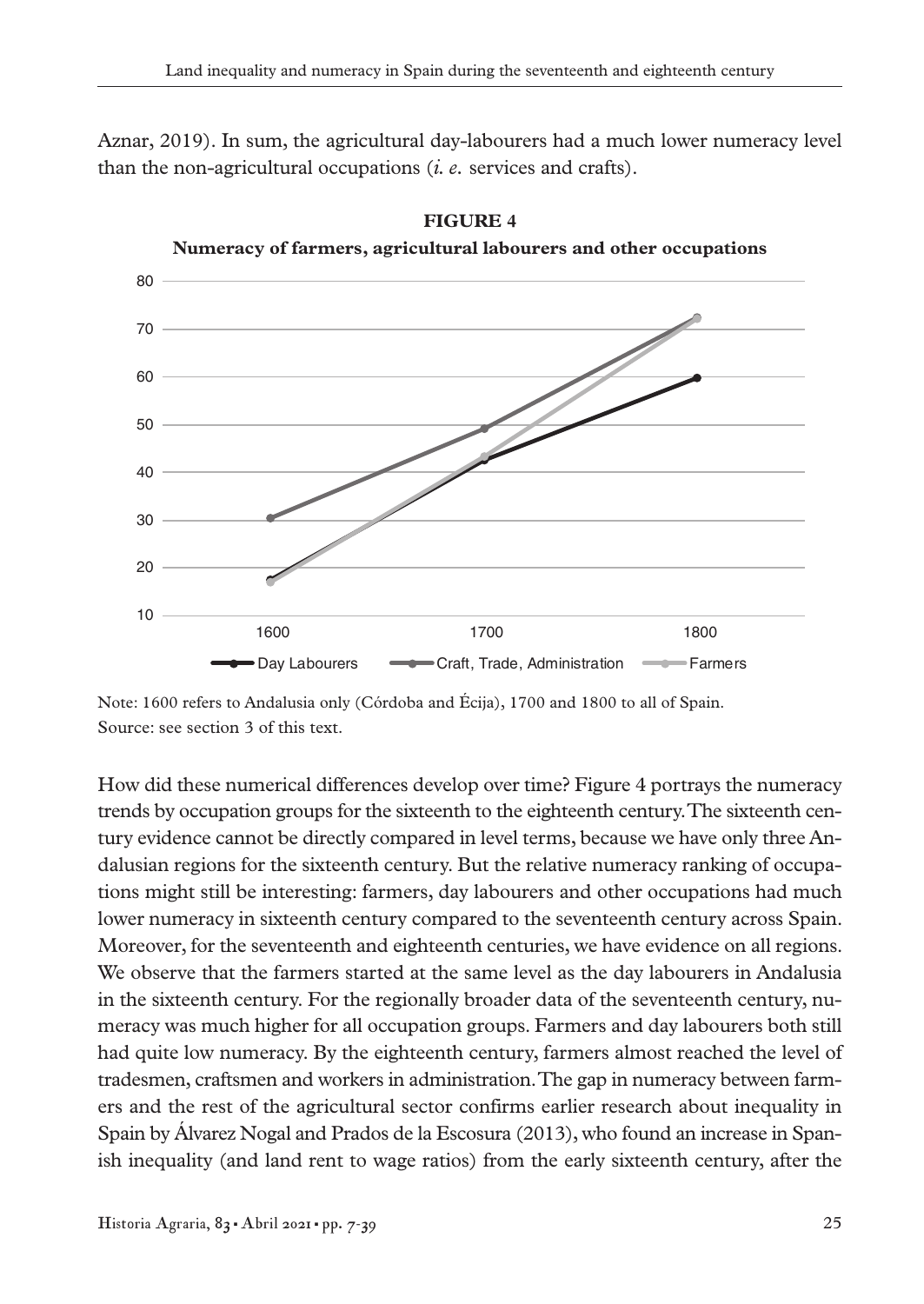Spanish medieval economy, with its strong urban and pastoral elements, disappeared (see Santiago-Caballero, 2011 on Guadalajara).



Source: see section 3 of this text.

The final question is whether the farmers' share remained stable over time, increased or declined. We can only trace this trend for all three centuries for Córdoba and Écija, located in Andalusia, where occupation was reported systematically for all the three periods. We observe that the farmers' share fell from around 18% to 2% between the sixteenth and eighteenth century (Figure 5). Clark and Gray (2014) argued, that this indicator proxies equality, hence we observe a strong increase in inequality, but with some caveats in this case: in two cities, the outskirts had a substantial share of farmers in the early period, but this phenomenon vanished over time as farmers disappeared in the larger towns, according to our evidence. Whether a similar decline from a higher starting point occurred, as in Córdoba and Écija, cannot be assessed for lack of evidence. To the extent that Córdoba and Écija are representative, this might reflect a tendency of declining farmers' shares in Andalusia overall. Bernal (1987: 3) has shown that the number of day labourers for a sample of 20 local communities in Sevilla represented 54% of the workforce in 1620, increasing to 70% in 1754. By the end of the eighteenth century, this group would be 78%, on average, for the four Andalusian kingdoms, reaching their maximum in Sevilla and Cór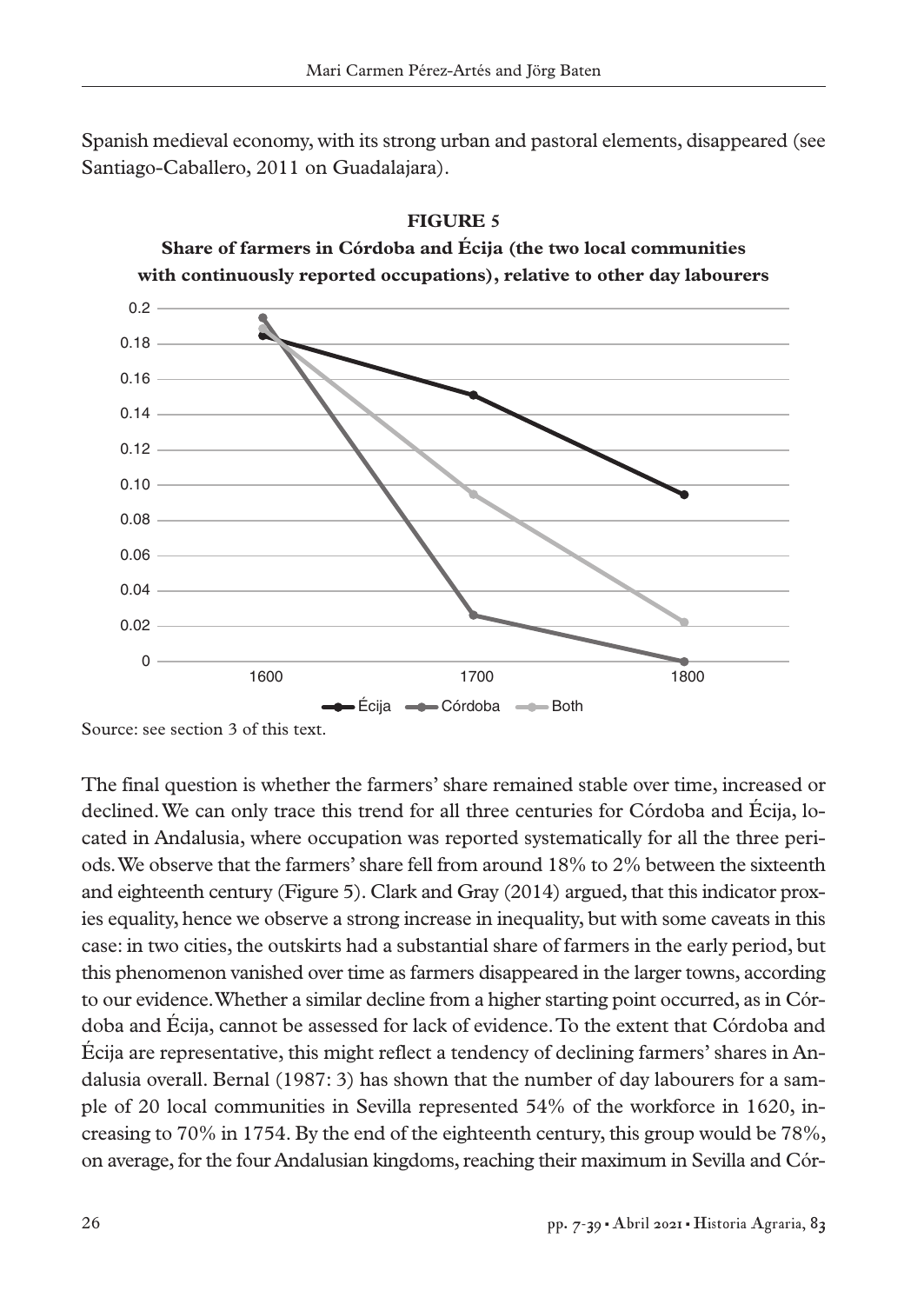doba. It would be one element implying slower numeracy progress in this region, relative to other European regions<sup>25</sup>.

#### **5. CONCLUSIONS**

We conclude that the land equality indicator *farmers' share* always had a significant positive effect on regional numeracy. We also observe higher numeracy among farmers in the eighteenth century than among agricultural workers.

We argue that this relationship can be explained by the behaviour of –often middlesized– farm households and the social structure in the regions dominated by these. Earlier studies emphasised advantages of farm households via four causal channels. Firstly, during crisis situations, farmers could benefit from their control over nutrients. This was very important for the development of numerical skills among their children. Agricultural sector workers could not provide high quality food to their children, especially not in crisis years, hence the children suffered from severe protein malnutrition (Baten, Crayen & Voth, 2014). Apart from relatively good nutrition, some farmer children were not burdened with child labour, whereas day labourer households depended on child labour, inhibiting schooling (Tollnek & Baten, 2017). Farmers were also more willing to invest in the skills of their children, as they would need them to run the farm, whereas the demand for skills by agricultural labourer parents might often have been lower. Finally, especially towards the end of the period, the elites who owned land prevented investment in the education of the poor. These hypotheses about farmer behaviour are consistent with the results of our study, as we find a consistently positive impact of the farmers' share. In contrast, comparing the farmers with all other occupational groups in the same regression, we do not find a significant farmer coefficient (only relative to day-labourers, farmers were more numerate). Consequently, the social structure in regions with a high farmers' share apparently also affected numeracy beyond the fact that some people were farmers. The only logical explanation for this are external effects: people with other occupations (for example, craftsmen and skill-intensive services) who lived in regions with a high farmers' share imitated –or behaved similar to– farmers, investing more time in their offspring's numeracy, requiring less child labour of them, providing slightly higher quality of nutrition than in other regions. We do not have direct qualitative evidence on this, but pre-

<sup>25.</sup> In a much later period, the share of landless workers declined again. According to CARMONA, ROSÉS and SIMPSON (2019), the relative number of landless workers declined between 1860 and 1930. This was partly due to the falling ratio between land prices and rural wages and partly because of the exodus of the rural population to the cities.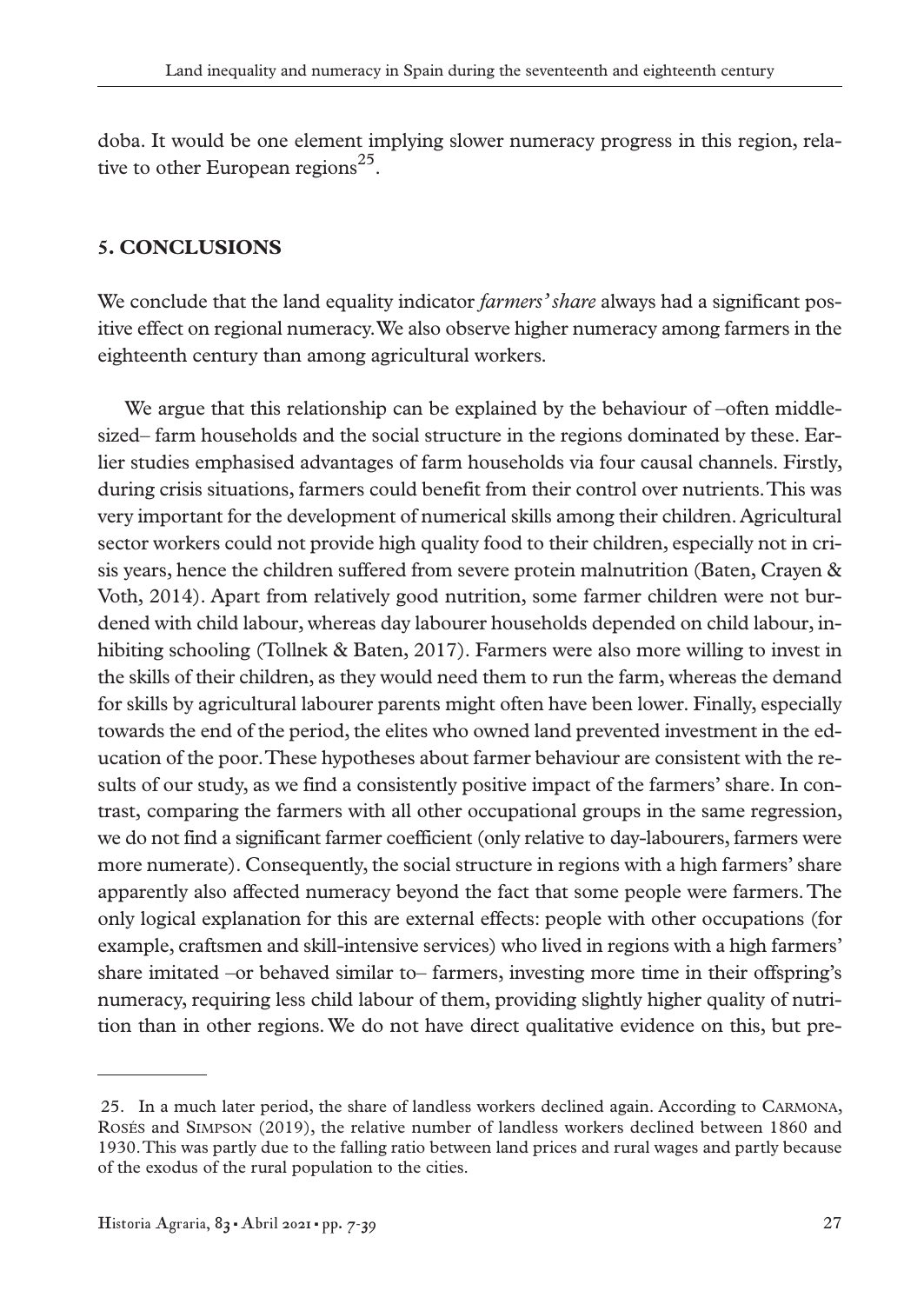senting our indirect quantitative evidence on these external effects can be considered a first step to gain insights on this externality.

This also has wider implications for understanding the history of world inequality. Scheidel (2017) describes the process of growing inequality in world economic history as follows: farm size distribution played an important role. On one hand, kings and other rulers were interested in having a large share of farmers with medium sized plots, because their second and third sons were often recruited into the military. On the other hand, the nobility and others among wealthy social strata were keen on increasing their landownership and often forced small and medium sized farmers into servitude or agricultural labour and took over the land. A similar struggle can be observed for Spain during the *Reconquista*. In the western and north western Andalusian territories, the nobility and similarly interested religious orders succeeded in allocating a large share of the land to their own *latifundia*. In contrast, in central Spain and the south-eastern Kingdom of Granada, which was only conquered after a long period of peace, the Spanish Crown succeeded in distributing most of the land to medium and small farmers and later protecting them against the nobility which might have otherwise expropriated the land (Oto & Romero, 2016).

We add an economic process to this mechanism: the reduction of the share of small and medium farms retards human capital formation and hence impedes economic development. Therefore, the struggle between the ruler and medium sized farm owners on the one hand and the nobility on the other not only had a military consequence but an economic one as well.

For the example of Spain, as late as the first half of the twentieth century, less than 1% of holdings accounted for 57% of the area in western Andalusia (Carmona & Simpson, 2007: 348). Although after the Spanish Civil War (1936-39) the active agrarian population began to decline in Spain, the provinces with *latifundia* in Andalusia continued being the ones with the greatest number of day labourers (Bernal, 1987: 4); at the same time this was the region with the lowest literacy share (Arenas, 2016: 352).

Do our findings have implications for the debate about the backwardness of the Spanish economy compared to other European economies until the first half of the twentieth century? Our results suggest that land inequality could have played a role because it hindered numeracy formation. This is consistent with the views of Pujol (2001) and Gallego (2001) who argued that there was a lower development due to income inequality and the persistence of a traditional nonindustrial agriculture. Our research is also in line with the authors who found that land inequality had consequences for economic development. Pas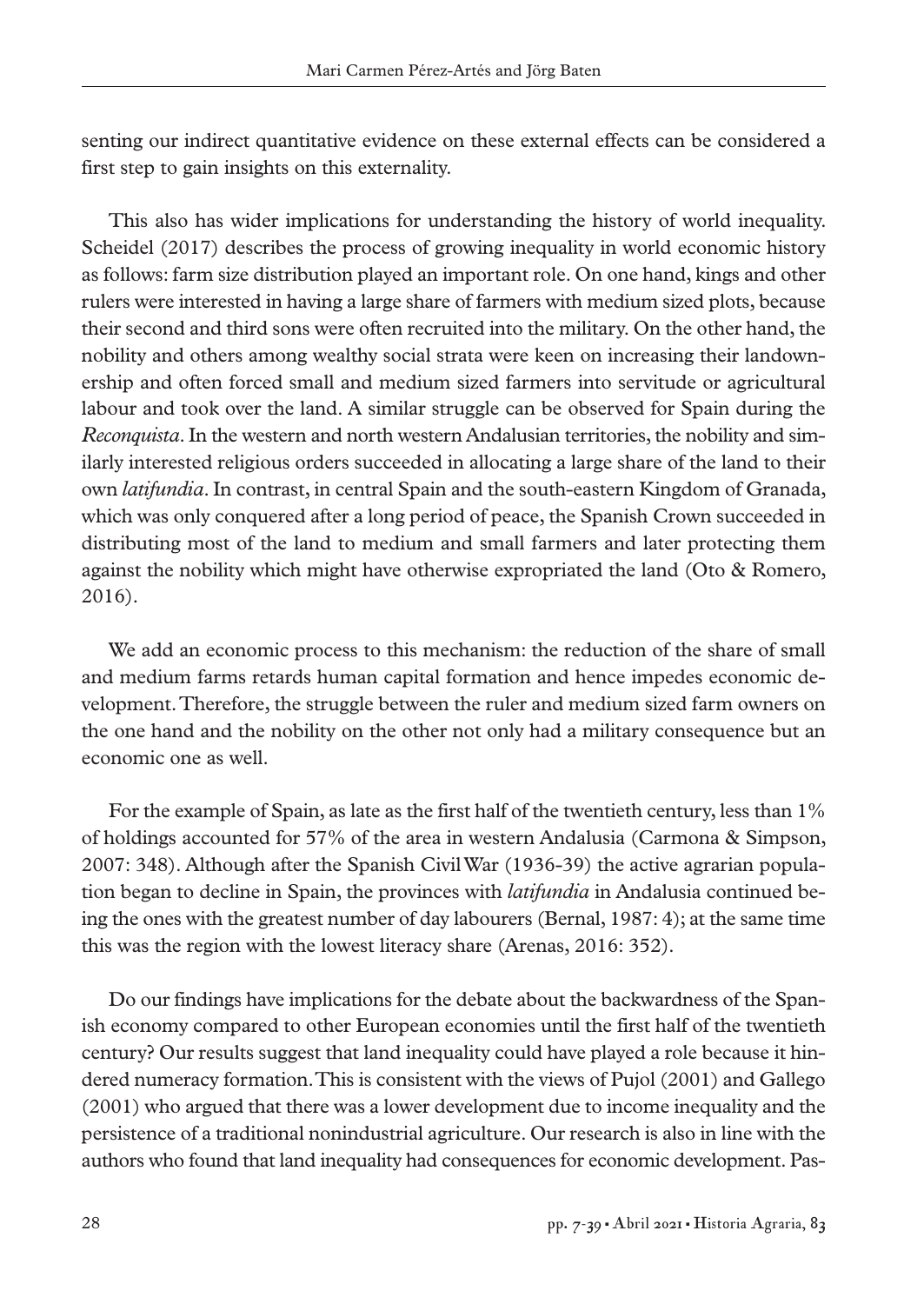cual and Sudrià (2002), Llopis (2002), Pinilla (2004) and others found that an unequal distribution of land did not encourage large landowners to invest in technology in the countryside, due in part to the existence of a cheap labour force in the rural world during the nineteenth and twentieth centuries (see also Palafox, 2002; Simpson, 2002; Clar & Pinilla, 2009).

Our findings might also add an important notion to the investment issue in the late nineteenth century, as human capital differences tend to be persistent over time (Baten & Juif, 2014): physical and human capital tend to be complementary (Galor, Moav & Vollrath, 2009). The lack of numeracy in unequal regions might have reduced the profitability of physical capital investment due to this complementarity.

In sum, Spain can provide the most solid insights into the farmers' share and numeracy relationship, because it is the only country of the world for which occupations and ages are reported in local censuses for repeated years of the early modern period. We have evidence for the sixteenth, seventeenth and eighteenth centuries that allowed for the analysis of the effect of farmers' shares on numerical characteristics of the population. This certainly provides intriguing insights for Spain, but also more general conclusions about the role of farmers' shares in human capital formation throughout world economic history.

# **ACKNOWLEDGEMENTS**

The authors would like to thank the anonymous reviewers of *Historia Agraria* for the comments to improve this article. An early version of this paper was presented at the European Historical Economics Society Conference held at the University of Tübingen in September 2017. This research has benefited from comments made by Daniel Oto-Peralías, Rowena Gray, Carmen Sarasúa and Andrés Sánchez Picón. The authors also thank Pilar Erdozáin and Luis Garrido for sharing the data of Olite and Laujar de Andarax respectively. Mari Carmen Pérez-Artés acknowledges the funding from the Ministerio de Economía y Competitividad of Spain (HAR2017-85601-C2-1-P).

# **REFERENCES**

A'HEARN, B., BATEN, J. & CRAYEN, D. (2009). Quantifying Quantitative Literacy: Age Heaping and the History of Human Capital. *The Journal of Economic History*, 69 (3), 783-808.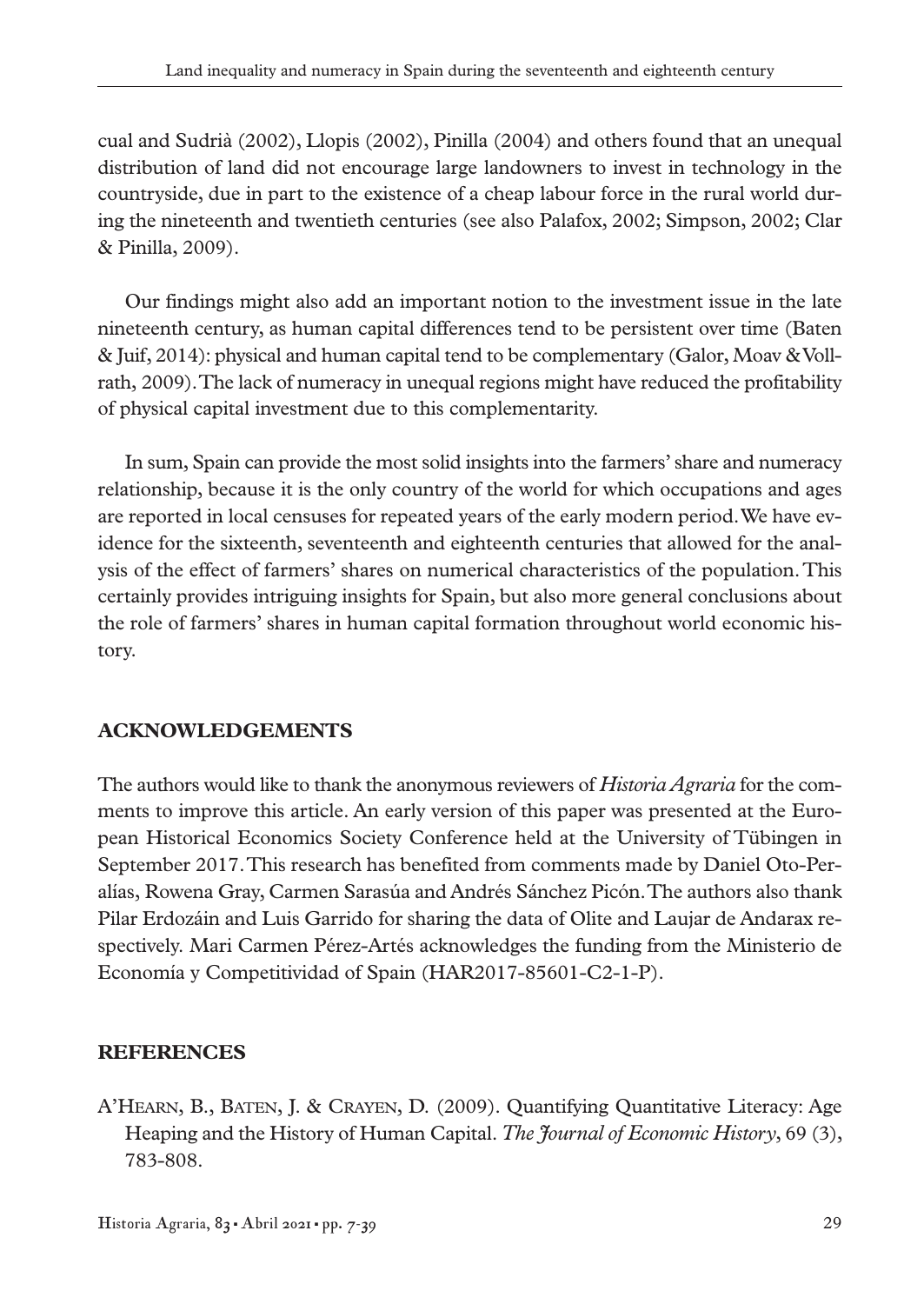- ÁLVAREZ NOGAL, C. & PRADOS DE LA ESCOSURA, L. (2013). The Rise and Fall of Spain (1270-1850). *The Economic History Review*, 66 (1), 1-37.
- ÁLVAREZ, B. & RAMOS, F. (2018). Human Capital and Earnings in Eighteenth-Century Castile. *Explorations in Economic History*, (67), 105-33.
- ANDÚJAR, F. (2004). La cuestión morisca: De la general conversión a la guerra y el destierro. *Andalucía en la historia*, (4), 16-21. https://www.centrodeestudiosandaluces.es/publicaciones/descargar/374/documento/804/AH04.pdf
- ARENAS, C. (2016). *Poder, economía y sociedad en el sur: Historia e instituciones del capitalismo andaluz*. Sevilla: Centro de Estudios Andaluces, Consejeria de la Presidencia y Administracion Local.
- ARTOLA, M., BERNAL, A. M. & CONTRERAS, J. (1978). *El latifundismo, propiedad y explotación, SS. XVIII-XIX*. Madrid: Ministerio de Agricultura.
- BATEN, J. & HIPPE, R. (2018). Geography, Land Inequality and Regional Numeracy in Europe in Historical Perspective. *Journal of Economic Growth*, 23 (1), 79-109.
- BATEN, J., CRAYEN, D. & VOTH, H. J. (2014). Numeracy and the Impact of High Food Prices in Industrializing Britain, 1780-1850. *Review of Economics and Statistics*, 96 (3), 418-30. https://www.mitpressjournals.org/doi/pdf/10.1162/REST\_a\_00403
- BATEN, J. & JUIF, D. (2014). A Story of Large Land-Owners and Math Skills: Inequality and Human Capital Formation in Long Run Development, 1820-2000. *Journal of Comparative Economics*, 42 (2), 375-401.
- BATEN, J. & SOHN, K. (2017). Numeracy in Early Modern Korea, Japan, and China: The Age-Heaping Approach. *Japan and the World Economy*, (43), 14-22.
- BATEN, J., SZOLTYSEK, M. & CAMPESTRINI, M. (2017). "Girl Power" in Eastern Europe?: The Human Capital Development of Central-Eastern and Eastern Europe in the Seventeenth to Nineteenth Centuries and its Determinants. *European Review of Economic History*, 21 (1), 29-63. https://doi.org/10.1093/ereh/hew017
- BELTRÁN, F. J. & MARTÍNEZ GALARRAGA, J. (2018). Inequality and Education in Pre-Industrial Economies: Evidence from Spain. *Explorations in Economic History*, (69), 81- 101.
- BELTRÁN, F. J., DÍEZ MINGUELA, A., MARTÍNEZ GALARRAGA, J. & TIRADO, D. (2018). Two Stories, One Fate: Age-Heaping and Literacy in Spain, 1877-1930. *EHES Working Papers in Economic History*, (139).
- BERMÚDEZ MÉNDEZ, M. & MARTÍN, P. (2007). *Coín 1752 según el Catastro de Ensenada: Transcripciones y análisis crítico*. Málaga: Diputación Provincial de Málaga.
- BERNAL, A. M. (1987). Latifundios, jornaleros y paro agrícola. *Revista de Estudios Andaluces*, (8), 67-86.
- BORRÁS, J. M. (2002). Mercado laboral, escolarizacion y empleo infantil en una comarca agricola e industrial (el Vallès Occidental, 1881-1910). *Cuadernos de Historia Contemporánea*, (24), 233-62.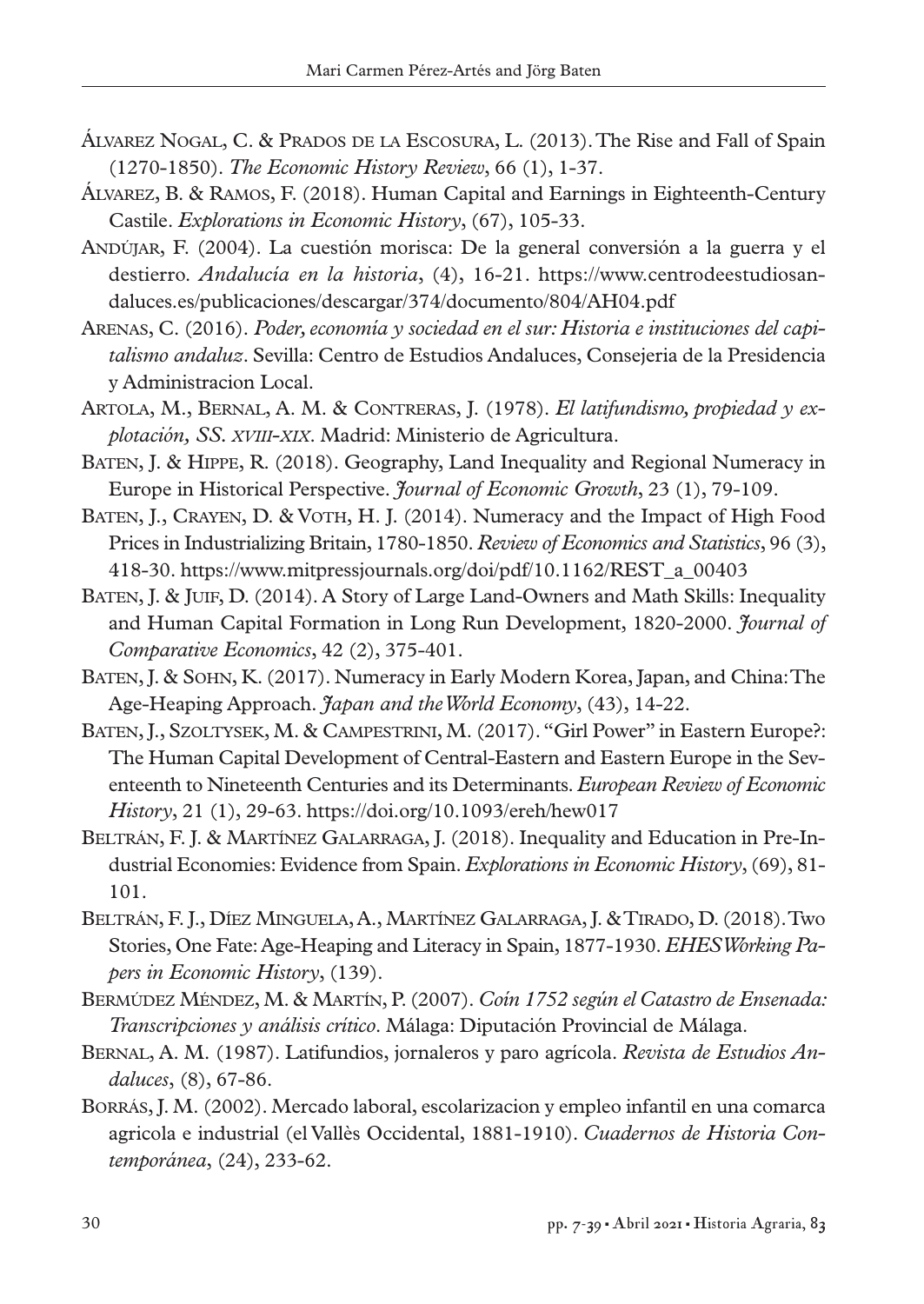- BORRÁS, J. M. (2003). Aprender trabajando: La actividad de niñas y niños en tierras de regadío (la Vega del Tajuña a comienzos del siglo XX). In C. SARASÚA & L. GÁLVEZ MUÑOZ (Eds.), *¿Privilegios o eficiencia?: Mujeres y hombres en los mercados de trabajo* (pp. 157-83). Alicante: Universidad de Alicante.
- CAMARERO, C. (2002). El Catastro de Ensenada, 1749-1759: Diez años de intenso trabajo y 80.000 volúmenes manuscritos. *CT: Catastro*, (46), 61-88. http://www. catastro.meh.es/documentos/publicaciones/ct/ct46/06.%20Concepcion%20 Camarero.pdf
- CARMONA, J. & SIMPSON, J. (2003). *El laberinto de la agricultura española: Instituciones, contratos y organización entre 1850 y 1936*. Zaragoza: Prensas Universitarias de Zaragoza.
- CARMONA, J. & SIMPSON, J. (2007). Economías de escala, organización de patrimonios y obstáculos a una reforma agraria: Andalucía, 1880-1936. In R. ROBLEDO & S. M. LÓPEZ GARCÍA (Coords.), *¿Interés particular, bienestar público?: Grandes patrimonios y reformas agrarias* (pp. 343-62). Zaragoza: Prensas Universitarias de Zaragoza.
- CARMONA, J., ROSÉS, J. & SIMPSON, J. (2019). The Question of Land Access and the Spanish Land Reform of 1932. *The Economic History Review*, 72 (2), 669-90
- CLAR, E. & PINILLA, V. (2009). The Contribution of Agriculture to Spanish Economic Development. In P. LAINS & V. PINILLA (Eds.), *Agriculture and Economic Development in Europe since 1870* (pp. 311-32). London: Routledge.
- CLARK, G. & GRAY, R. (2014). Geography is not Destiny: Geography, Institutions and Literacy in England, 1837-63. *Oxford Economic Papers*, 66 (4), 1042-69.
- CLAYBURN LA FORCE, J. (1964). Royal Textile Factories in Spain, 1700-1800. *The Journal of Economic History*, 24 (3), 337-63.
- CRAYEN, D. & BATEN, J. (2010). Global Trends in Numeracy 1820-1949 and its Implications for Long-Term Growth. *Explorations in Economic History*, 47 (1), 82-99. https://www.sciencedirect.com/science/article/pii/S0014498309000357
- DELGADO, B. (1993). *Historia de la educación en España y América: La educación en la España moderna (siglos XVI-XVIII)*. Madrid: Fundación Santa María.
- GALLEGO, D. (2001). Historia de un desarrollo pausado: Integración mercantil y transformaciones productivas de la agricultura española (1800-1936). In J. PUJOL *et al.* (Eds.), *El pozo de todos los males: Sobre el atraso en la agricultura española contemporánea* (pp. 147-214). Barcelona: Crítica.
- GALOR, O., MOAV, O. & VOLLRATH, D. (2009). Inequality in Landownership, the Emergence of Human-Capital Promoting Institutions, and the Great Divergence. *The Review of Economic Studies*, 76 (1), 143-79.
- GARCÍA SANZ, A. (1996). Verlagssystem y concentración productiva en la industria pañera de Segovia durante el siglo XVIII. *Revista de historia industrial*, (10), 11-36.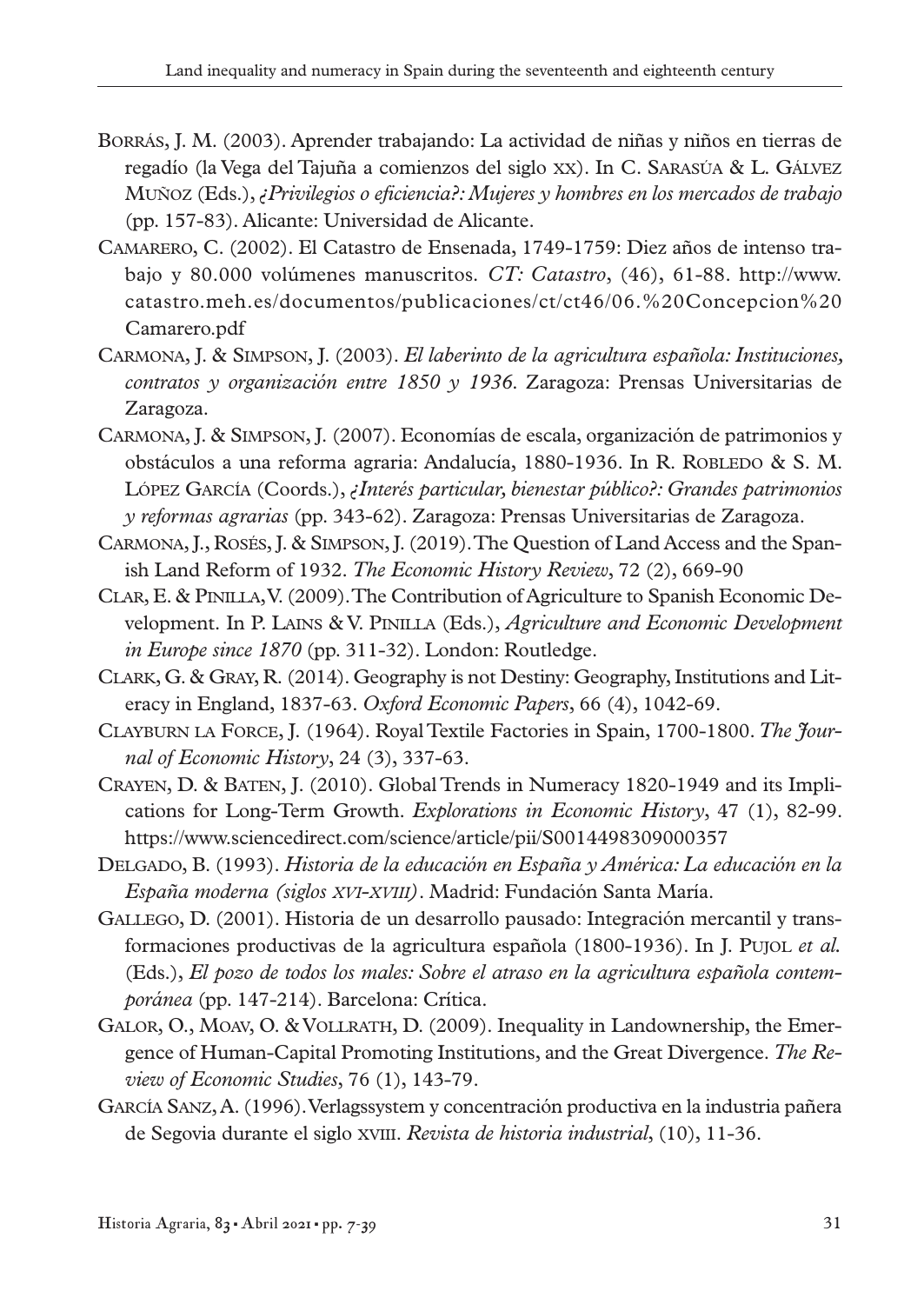- GÓMEZ-I-AZNAR, E.  $(2019)$ . Human Capital at the Beginnings of the 18<sup>th</sup> Century Catalonia: Age-Heaping and Numeracy in a Changing Economy. *Documentos de Trabajo (DT-AEHE)*, (1904). https://www.aehe.es/wp-content/uploads/2019/02/dt-aehe-1904.pdf
- GONZÁLEZ DE MOLINA, M. (2014). La tierra y la cuestión agraria entre 1812 y 1931: Latifundismo versus campesinización. In M. GONZÁLEZ DE MOLINA (Ed.), *La cuestión agraria en la historia de Andalucía: Nuevas perspectivas* (pp. 21-60). Sevilla: Fundación Pública Andaluza, Centro de Estudios Andaluces.
- HANUSHEK, E. A. & WOESSMANN, L. (2012). Do Better Schools Lead to More Growth?: Cognitive Skills, Economic Outcomes, and Causation. *Journal of Economic Growth*, 17 (4), 267-321.
- JUIF, D. & BATEN, J. (2013). On the Human Capital of Inca Indios before and after the Spanish Conquest: Was there a "Pre-Colonial Legacy"? *Explorations in Economic History*, 50 (2), 227-41. https://doi.org/10.1016/j.eeh.2012.12.002
- KAGAN, R. L. (1974). *Students and Society in Early Modern Spain*. Baltimore: Johns Hopkins University Press.
- KAGAN, R. L. (1981). *Universidad y sociedad en la España moderna*. Madrid: Tecnos.
- LLOPIS, E. (2002). Otras caras "menos amables" de la agricultura española contemporánea. *Historia Agraria*, (28), 179-98.
- MARCOS, A. (2000). *España en los siglos XVI, XVII y XVIII: Economía y sociedad*. Barcelona: Crítica.
- MATA, R. (1984). Transformación en regadío y evolución de la gran explotación agraria: El ejemplo de la Depresión del Guadalquivir. *Agricultura y sociedad*, (32), 193-228. https://www.mapa.gob.es/ministerio/pags/biblioteca/revistas/pdf\_ays/a032\_04.pdf
- MATA, R. & NARANJO, J. (1997). La Geografía rural y el estudio de la tenencia de la tierra en España. *Asociación de Geógrafos Españoles*.
- NÚÑEZ, C. E. (1992). *La fuente de la riqueza: Educación y desarrollo económico en la España contemporánea*. Madrid: Alianza.
- OTO, D. & ROMERO, D. (2016). The Economic Consequences of the Spanish Reconquest: The Long-Term Effects of Medieval Conquest and Colonization. *Journal of Economic Growth*, 21 (4), 409-64.
- PALAFOX, J. (2002). Las agriculturas españolas en los siglos XIX y XX: ¿El mejor de los mundos posibles? *Historia Agraria*, (28), 199-205.

PAREJO, A. (2009). *Historia económica de Andalucía contemporánea*. Madrid: Síntesis.

PASCUA, M. J. DE LA (1989). Aproximación a los niveles de alfabetización en la provincia de Cádiz: Las poblaciones de Cádiz, El Puerto de Santa María, Medina Sidonia y Alcalá de los Gazules entre 1675-1800. *Trocadero, Revista de Historia Moderna y Contemporánea*, (1), 51-65. https://revistas.uca.es/index.php/trocadero/article/view/1251

PASCUAL, P. & SUDRIÀ, C. (2002). Notas sobre El pozo… *Historia Agraria*, (28), 207-16.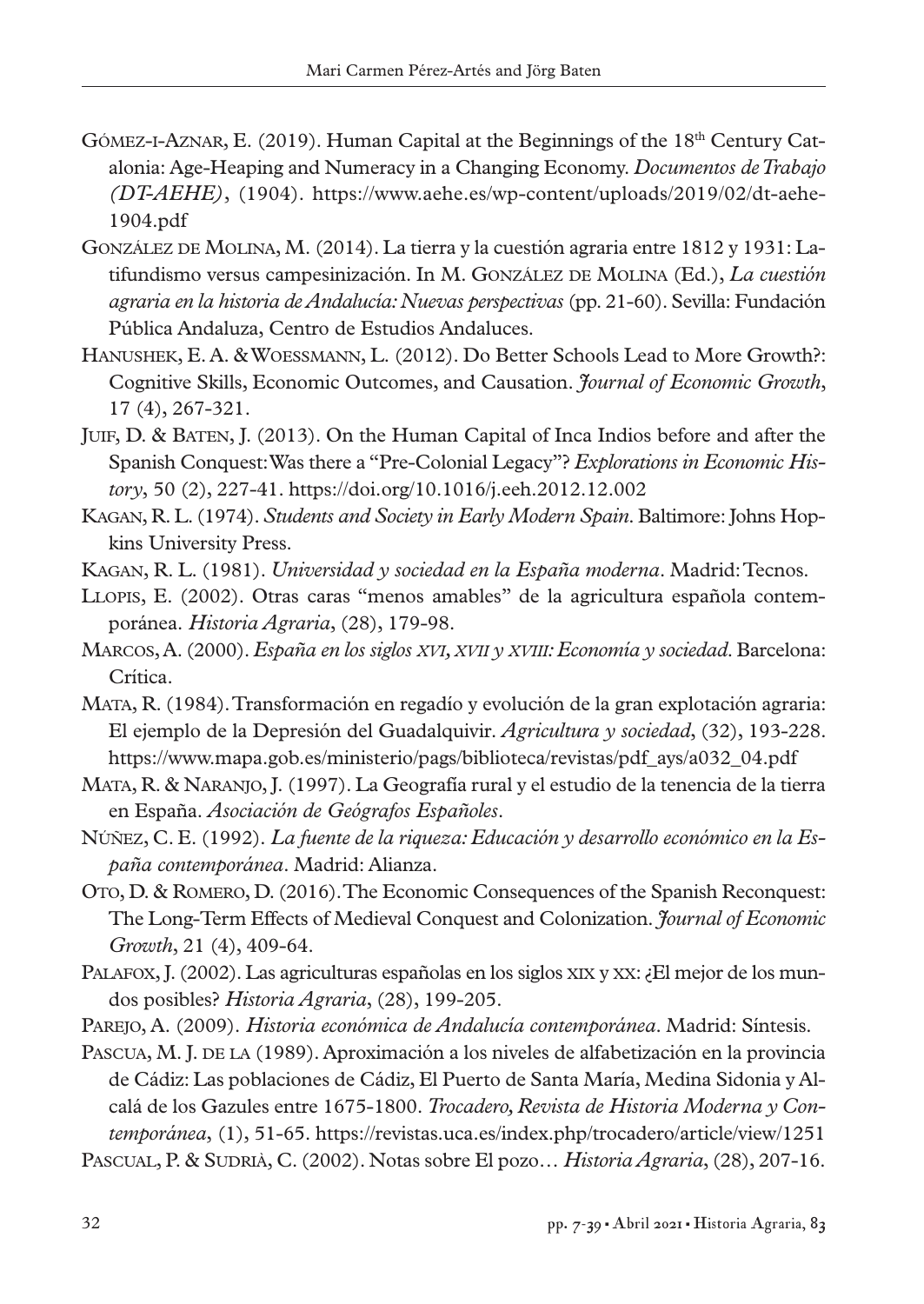- PEÑA, M. (Ed.) (2012). *Breve historia de Andalucía*. Sevilla: Fundación Pública Andaluza, Centro de Estudios Andaluces.
- PÉREZ PICAZO, M. T. & LEMEUNIER, G. (1985). Agua y coyuntura económica: Las transformaciones de los regadíos murcianos (1450-1926). *Geo Crítica*, (58). http://www.ub.edu/geocrit/geocritica1-100/geo58.pdf
- PINILLA, V. (2004). Sobre la agricultura y el crecimiento económico en España (1800- 1935). *Historia Agraria*, (34), 137-62.
- PONSOT, P. (1986). *Atlas de historia económica de la Baja Andalucía (Siglos XVI-XIX)*. Sevilla: Editoriales Andaluzas Unidas.
- PUJOL, J. (2001). La historiografía del atraso o el atraso de la historiografía. In J. PUJOL *et al.* (Eds.), *El pozo de todos los males: Sobre el atraso en la agricultura española contemporánea* (pp. 14-42). Barcelona: Crítica.
- REHER, D. S. (1994). Ciudades, procesos de urbanización y sistemas urbanos en la península ibérica, 1550-1991. In M. GUÀRDIA, F. J. MONCLÚS & J. L. OYÓN (Eds.), *Atlas histórico de las ciudades europeas. 1: Península Ibérica* (pp. 1-30). Barcelona: Salvat.
- REIS, J. (2005). Economic Growth, Human Capital Formation and Consumption in Western Europe before 1800. In R. C. ALLEN, T. BENGTSSON & M. DRIBE (Eds.), *Living Standards in the Past* (pp. 195-225). Oxford: Oxford University Press.
- RODRÍGUEZ, M. C. & BENNASSAR, B. (1978). Signatures et niveau culturel des témoins et accusés dans les procès d'inquisition du ressort du Tribunal de Tolède (1525-1817) et du ressort du Tribunal de Cordoue (1595-1632). *Cahiers du monde hispanique et luso-brésilien*, (31), 17-46. https://www.persee.fr/doc/carav\_00080152\_1978\_num\_ 31\_1\_2150
- SANTIAGO-CABALLERO, C. (2011). Income Inequality in Central Spain, 1690-1800*. Explorations in Economic History*, 48 (1), 83-96.
- SARASÚA, C. (2002). El acceso de niños y niñas a los recursos educativos en la España rural del siglo XIX. In J. MARTÍNEZ CARRIÓN (Ed.), *El nivel de vida en la España rural, siglos XVIII-XX* (pp. 549-609). Alicante: Universidad de Alicante.
- SCHEIDEL, W. (2017). *The Great Leveler: Violence and the History of Inequality from the Stone Age to the Twenty-First Century*. Princenton: Princenton University Press.
- SCHOFIELD, R. & REHER, D. (1994). El descenso de la mortalidad en Europa. *Boletín de la Asociación de demografía histórica*, XII (1), 9-32.
- SIMPSON, J. (2002). "El pozo", y el debate sobre la agricultura española. *Historia Agraria*, (28), 217-28.
- SIMPSON, J. & CARMONA, J. (2017). Too Many Workers or not Enough Land?: The Experience of Land Reform in Spain during the 1930s. *Historia Agraria*, (72), 37-68. http://www.historiaagraria.com/FILE/articulos/HA72\_Simpson\_Carmona.pdf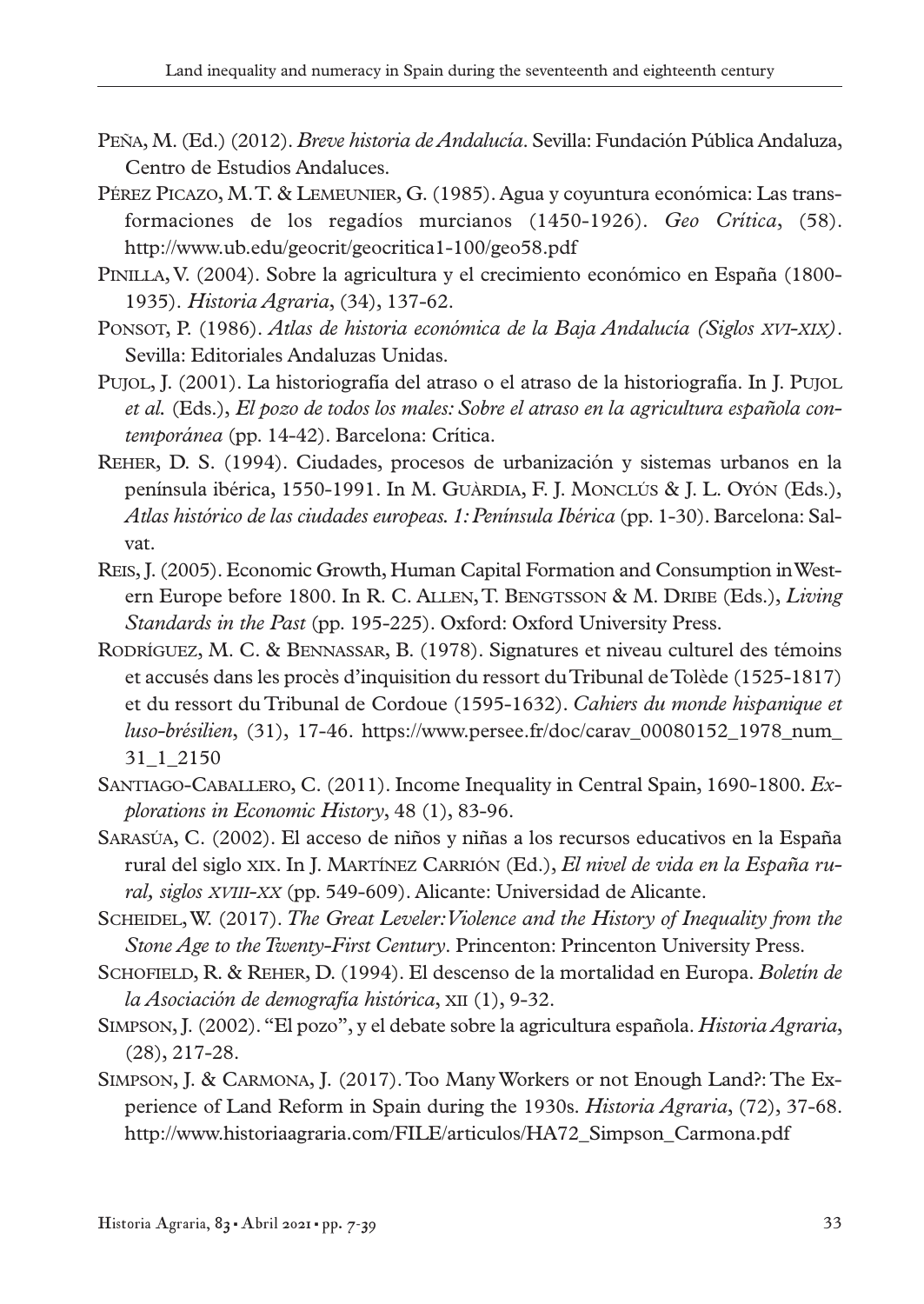- TOLLNEK, F. & BATEN, J. (2017). Farmers at the Heart of the 'Human Capital Revolution'?: Decomposing the Numeracy Increase in Early Modern Europe. *The Economic History Review*, 70 (3), 779-809.
- VIÑAO, A. (1999). Alfabetización y primeras letras (siglos XVI-XVII). In A. CASTILLO (Ed.), *Escribir y leer en el siglo de Cervantes* (pp. 39-84). Barcelona: Gedisa.
- VINCENT, B. (1987). Lisants et non-lisants des royaumes de Grenade et de Valence a la fin du XVI siècle. In CENTRE NATIONAL DE LA RECHERCHE SCIENTIFIQUE (Ed.), *De l'alphabétisation aux circuits du livre en Espagne, XVIe -XIXe siècles* (pp. 85-104). Paris, Centre National de la Recherche Scientifique.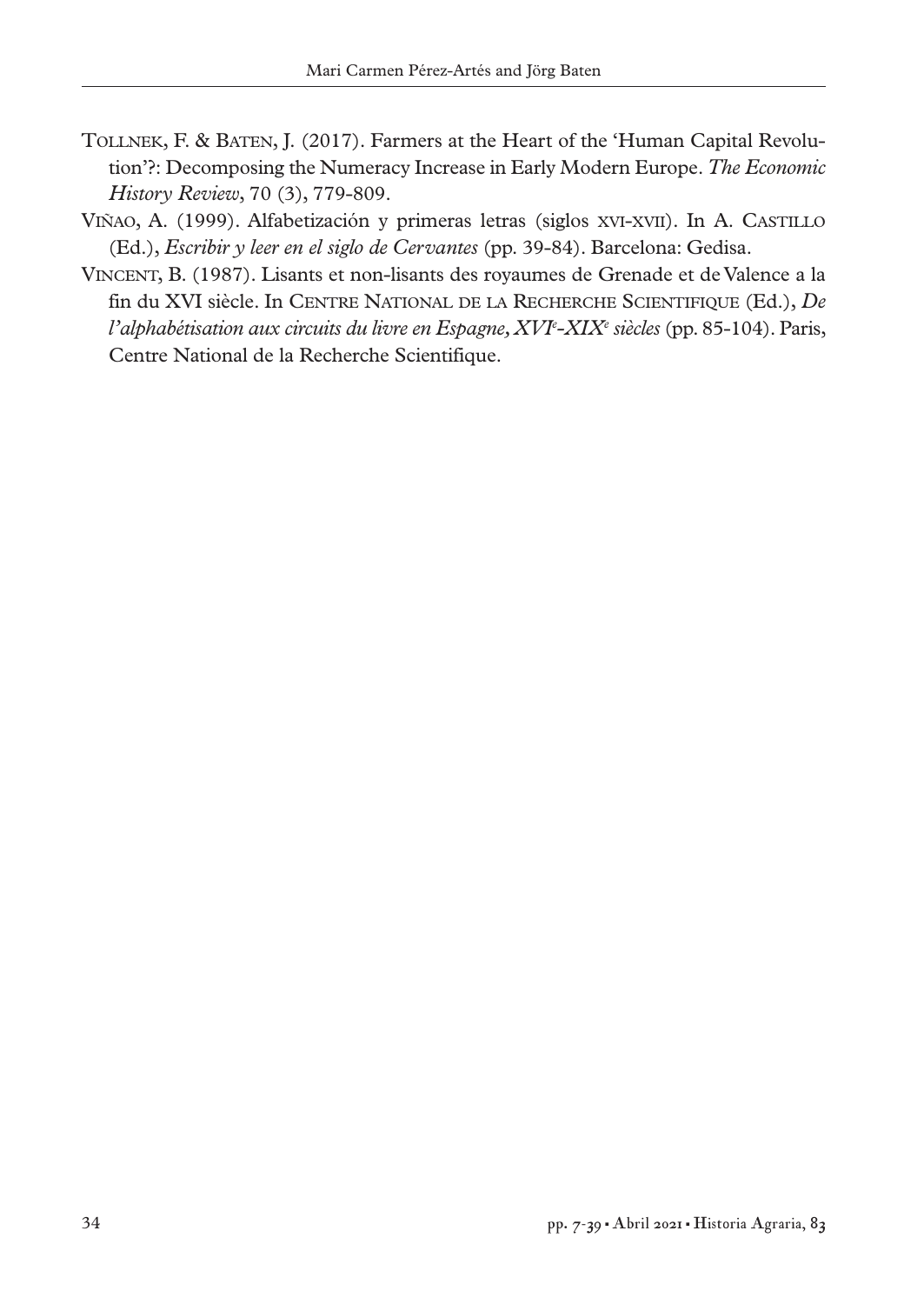# **APPENDIX**

|                        |                  |                  |                  | Number of observations by province and birth century |                                   |                  |                  |
|------------------------|------------------|------------------|------------------|------------------------------------------------------|-----------------------------------|------------------|------------------|
| N.º total observations |                  |                  |                  |                                                      | N.º observations with occupations |                  |                  |
| <b>Province</b>        | 16 <sup>th</sup> | 17 <sup>th</sup> | 18 <sup>th</sup> | <b>Province</b>                                      | 16 <sup>th</sup>                  | 17 <sup>th</sup> | 18 <sup>th</sup> |
| Almería                |                  | 224              | 1196             | Almería                                              |                                   | 130              | 733              |
| Cáceres                |                  | 22               | 130              | Cáceres                                              |                                   | 22               | 130              |
| Badajoz                |                  | 22               | 98               | Badajoz                                              |                                   | 22               | 98               |
| Cáceres                |                  | 41               | 324              | Cáceres                                              |                                   | 41               | 324              |
| Cádiz                  |                  | 549              | 196              | Cádiz                                                |                                   | 379              | 180              |
| <b>Ciudad Real</b>     |                  | 9                | 109              | <b>Ciudad Real</b>                                   |                                   | 9                | 109              |
| Córdoba                | 253              | 1283             | 1300             | Córdoba                                              | 202                               | 630              | 905              |
| Cuenca                 |                  | 35               | 208              | Cuenca                                               |                                   | 35               | 182              |
| Granada                |                  | 718              | 4613             | Granada                                              |                                   | 373              | 2167             |
| Guadalajara            |                  | 191              | 1442             | Guadalajara                                          |                                   | 85               | 735              |
| Jaén                   |                  | 36               | 909              | Jaén                                                 |                                   | 35               | 857              |
| La Rioja               |                  | 69               | 285              | La Rioja                                             |                                   | 61               | 258              |
| Madrid                 |                  | 44               | 219              | Madrid                                               |                                   | 44               | 219              |
| Málaga                 |                  | 110              | 1206             | Málaga                                               |                                   | 50               | 308              |
| <b>Murcia</b>          |                  | 191              | 939              | Murcia                                               |                                   | 191              | 939              |
| Navarra                |                  |                  | 337              | <b>Navarra</b>                                       |                                   |                  | 140              |
| Sevilla                | 303              | 549              | 337              | Sevilla                                              | 222                               | 424              | 303              |
| Soria                  |                  | 306              | 1787             | Soria                                                |                                   | 292              | 1747             |
| Toledo                 |                  | 740              | 5162             | Toledo                                               |                                   | 445              | 2780             |
| Valencia               |                  |                  | 324              | Valencia                                             |                                   |                  | 304              |
| Valladolid             |                  | $\overline{7}$   | 28               | Valladolid                                           |                                   | $\overline{7}$   | 28               |
|                        | 556              | 5,146            | 21,704           |                                                      | 424                               | 3,275            | 13,674           |
| <b>Total</b>           | 26,851           |                  |                  | <b>Total</b>                                         | 17,145                            |                  |                  |

# **TABLE 1**

Source: see section 3 of this text.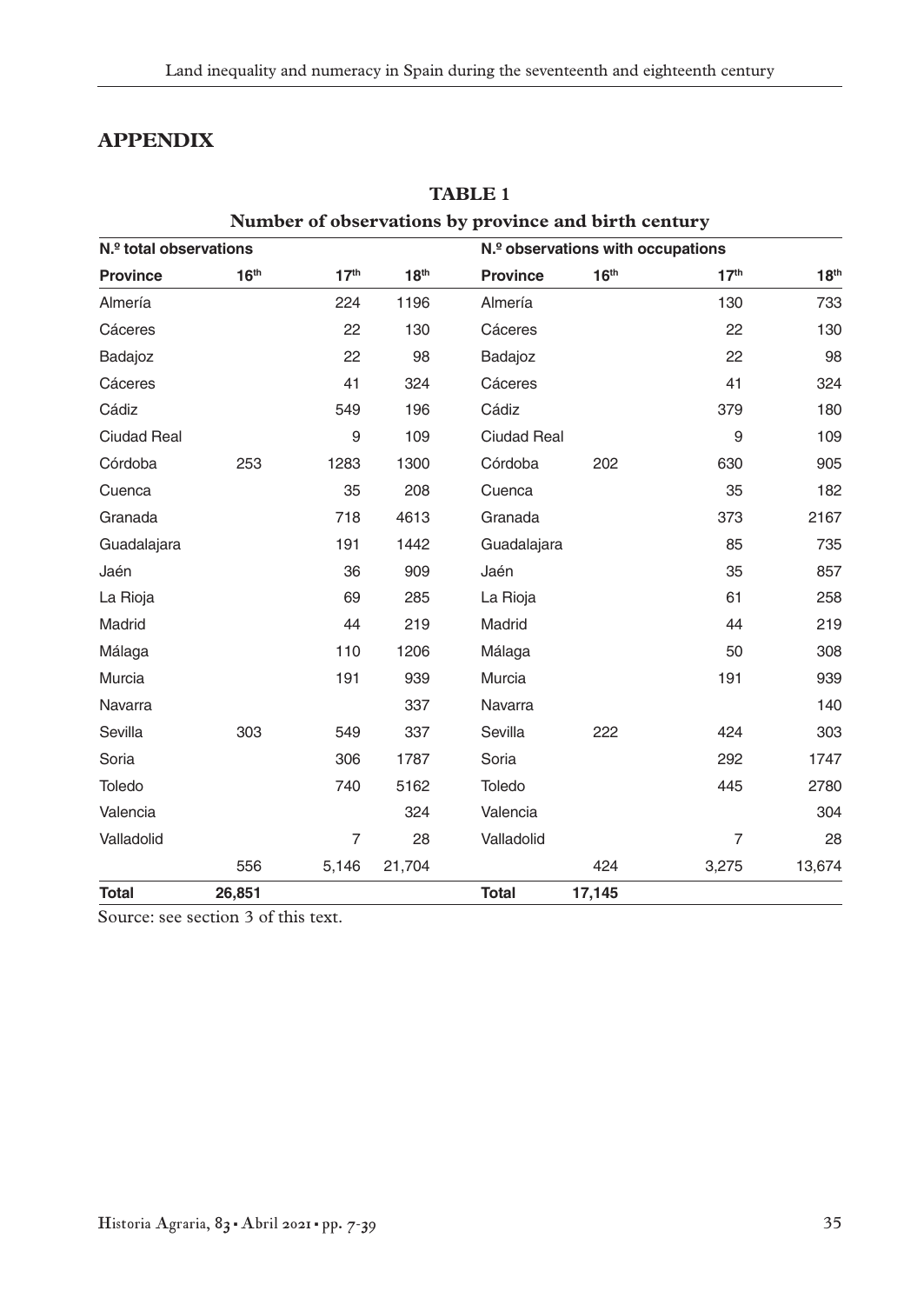| Descriptive statistics |        |       |           |  |
|------------------------|--------|-------|-----------|--|
| Variable               | Obs.   | Mean. | Std. Dev. |  |
| Numerate               | 26,851 | 0.57  | 0.50      |  |
| Farmers' share         | 26,851 | 0.33  | 0.27      |  |
| Farmer                 | 26.851 | 0.14  | 0.35      |  |
| Day labourer           | 26,851 | 0.17  | 0.38      |  |
| Age 23-32              | 26,851 | 0.33  | 0.47      |  |
| Age 43-52              | 26.851 | 0.22  | 0.42      |  |
| Age 53-62              | 26,851 | 0.15  | 0.35      |  |
| $City^*$               | 26.851 | 0.21  | 0.41      |  |
| Female                 | 26,851 | 0.34  | 0.47      |  |

**TABLE 2 Descriptive statistics** 

\*More than 20,000 inhabitants.

Note: at the individual level, all this variables are coded as 0 or 1.

Source: see section 3 of this text.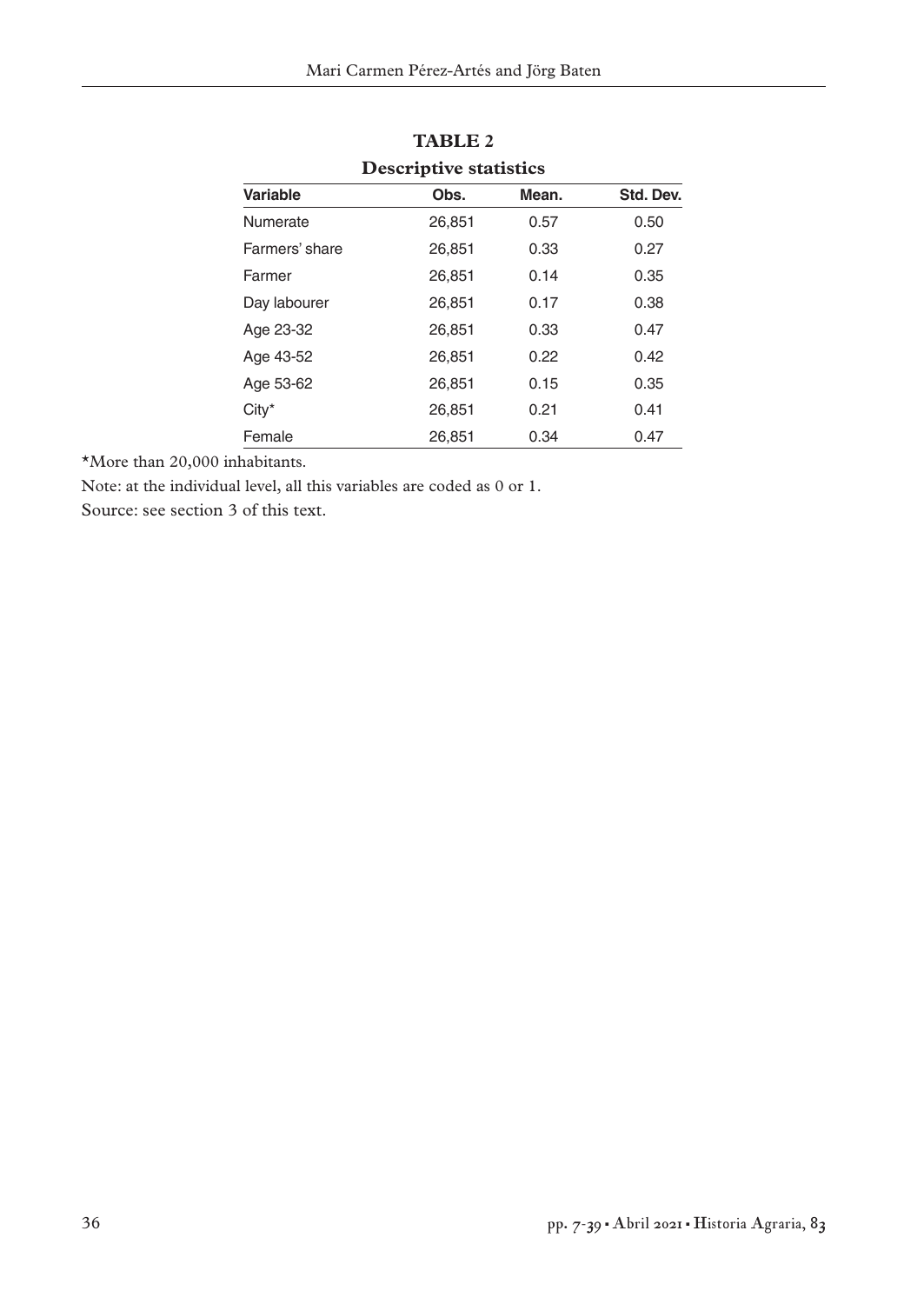#### **TABLE 3**

# **The effect of land equality indicator** *farmers' share* **on individual numeracy (the likelihood of individuals not to report a rounded age)**

|                            |            | $\mu$ sing a lincar probability moder (ET $\mu$ ) |            |
|----------------------------|------------|---------------------------------------------------|------------|
|                            | (1)        | (2)                                               | (3)        |
| Farmers' share             | $12.14**$  | $9.65**$                                          | $9.59**$   |
|                            | (0.034)    | (0.024)                                           | (0.032)    |
| Farmer                     | 0.38       | 0.36                                              | $-0.02$    |
|                            | (0.849)    | (0.888)                                           | (0.994)    |
| Age 23-32                  | $2.75***$  | 0.13                                              | $-1.25$    |
|                            | (0.043)    | (0.960)                                           | (0.686)    |
| Age 43-52                  | $-4.38*$   | $-5.33*$                                          | $-3.92$    |
|                            | (0.067)    | (0.071)                                           | (0.232)    |
| Age 53-62                  | $-2.15$    | $-10.04$                                          | $-3.93$    |
|                            | (0.727)    | (0.161)                                           | (0.555)    |
| City                       | 1.19       | $-0.44$                                           | 2.16       |
|                            | (0.847)    | (0.948)                                           | (0.784)    |
| Female                     | 2.17       | 0.21                                              |            |
|                            | (0.235)    | (0.908)                                           |            |
| Constant                   | 24.61***   | $31.49***$                                        | 24.92**    |
|                            | (0.004)    | (0.001)                                           | (0.011)    |
| Observations (individuals) | 26,851     | 26,851                                            | 17,777     |
| Adjusted R-squared         | 0.04       | 0.04                                              | 0.04       |
| <b>Time FE</b>             | <b>YES</b> | <b>YES</b>                                        | <b>YES</b> |
| Region FE                  | <b>YES</b> | <b>YES</b>                                        | <b>YES</b> |

**using a linear probability model (LPM)**

Robust p-Values are given in parentheses: \*\*\*  $p<0.01$ , \*\*  $p<0.05$ , \*  $p<0.1$ .

Note: the dependent variable is 1 if the individual reported an unrounded age, 0 otherwise. The constant refers to male non-farmers living in local communities of fewer than 20,000 inhabitants aged 33-42. Time fixed effects are half centuries and region fixed effects are historical regions. We clustered by local community of birth and birth decade. We use the weights with the analytic weight function for the population of census (columns 2 and 3). We weighted by the population share of Aranda census by historical regions. This implies that local communities are stronger weighted, for which we have less observations relative to the total observations in the censuses. We use stata's analytic weights, including [aw=pop]. Our local communities are classified as follows according to the classification of the Aranda census by historical regions. Andalusia: Almería, Almuñécar, Bérchules, Bubión/Capileira, Colomera, Córdoba, Écija, Estepona, Granada, Iznalloz, Jaén, Laujar de Andarax, Loja, Málaga, Montilla, Navas de San Juan, Puerto de Santa María, Villanueva del Rey. Castilla La Nueva: Abenójar, Alovera, Arganda, Cavanillas, El Casar, Marchamalo, Móstoles, Pinto, Saelices, Toledo, Villanueva de la Torre, Yunquera de Henares. Castilla La Vieja: Adanero, Adradas, Aguaviva de la Vega, Aguilar y Montuenga, Alcubilla del Marqués, Aldea de San Esteban, Aldeasenor, Alentisque, Almaluez, Almarza, Almazán, Andaluz, Arcos de Jalón, Arévalo, Atauta, Fuente El Sol, Inestrillas, Logroño, Ontalvilla de Almazán, Torreandaluz, Ziria. Extremadura: Alía, Valdecaballeros. Murcia: Abanilla, Abrán, Albudeite, Lorca. Navarra y País Vasco: Olite. País Valenciano: Sueca.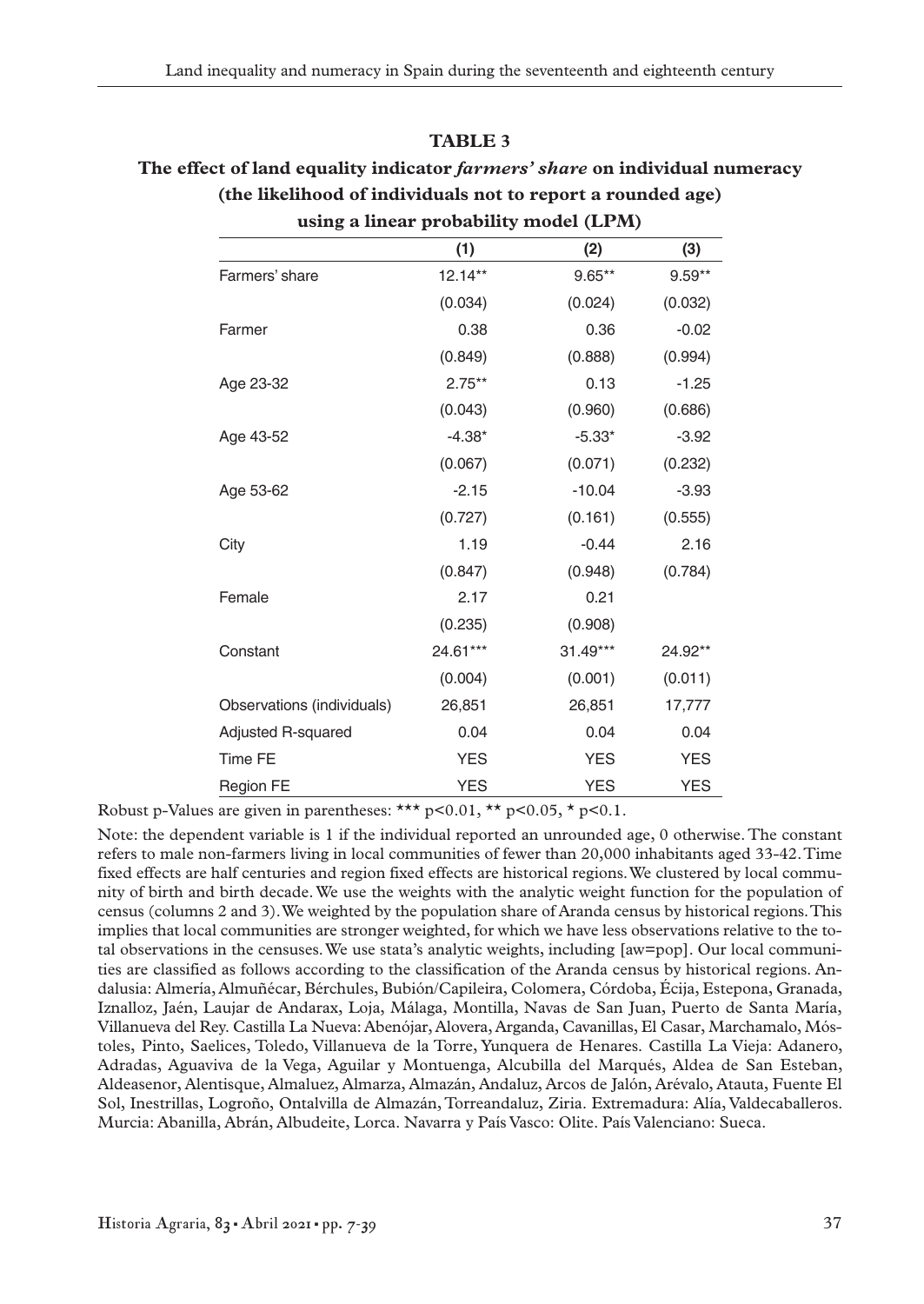#### **TABLE 4**

# **The effect of the land equality indicator** *farmers' share* **on individual numeracy (the likelihood of individuals not to report a rounded age)**

| using a Logit model (marginal effects reported) |            |            |            |
|-------------------------------------------------|------------|------------|------------|
|                                                 | (1)        | (2)        | (3)        |
| Farmers' share                                  | $12.57**$  | $9.88**$   | $9.84**$   |
|                                                 | (0.031)    | (0.021)    | (0.029)    |
| Farmer                                          | 0.45       | 0.44       | 0.06       |
|                                                 | (0.829)    | (0.867)    | (0.983)    |
| Age 23-32                                       | $2.88**$   | 0.21       | $-1.19$    |
|                                                 | (0.035)    | (0.936)    | (0.711)    |
| Age 43-52                                       | $-4.53*$   | $-5.43*$   | $-4.00$    |
|                                                 | (0.063)    | (0.077)    | (0.243)    |
| Age 53-62                                       | $-2.28$    | $-10.40$   | $-4.01$    |
|                                                 | (0.720)    | (0.157)    | (0.554)    |
| City                                            | 1.28       | $-0.38$    | 2.18       |
|                                                 | (0.833)    | (0.955)    | (0.772)    |
| Female                                          | 2.23       | 0.25       |            |
|                                                 | (0.230)    | (0.894)    |            |
| Observations (individuals)                      | 26,851     | 26,851     | 17,777     |
| Time FE                                         | <b>YES</b> | <b>YES</b> | <b>YES</b> |
| Region FE                                       | <b>YES</b> | <b>YES</b> | <b>YES</b> |
| Pseudo R2                                       | 0.0296     | 0.0296     | 0.0296     |

Robust p-Values are given in parentheses: \*\*\*  $p<0.01$ , \*\*  $p<0.05$ , \*  $p<0.1$ .

Note: the dependent variable is 1 if the individual reported an unrounded age, 0 otherwise. The constant refers to male non-farmers living in local communities of fewer than 20,000 inhabitants aged 33-42. Time fixed effects are half centuries and region fixed effects are historical regions. We clustered by local community of birth and birth decade. Weights establish representativeness for the regions included in columns 2 and 3 (see note on Table 3).